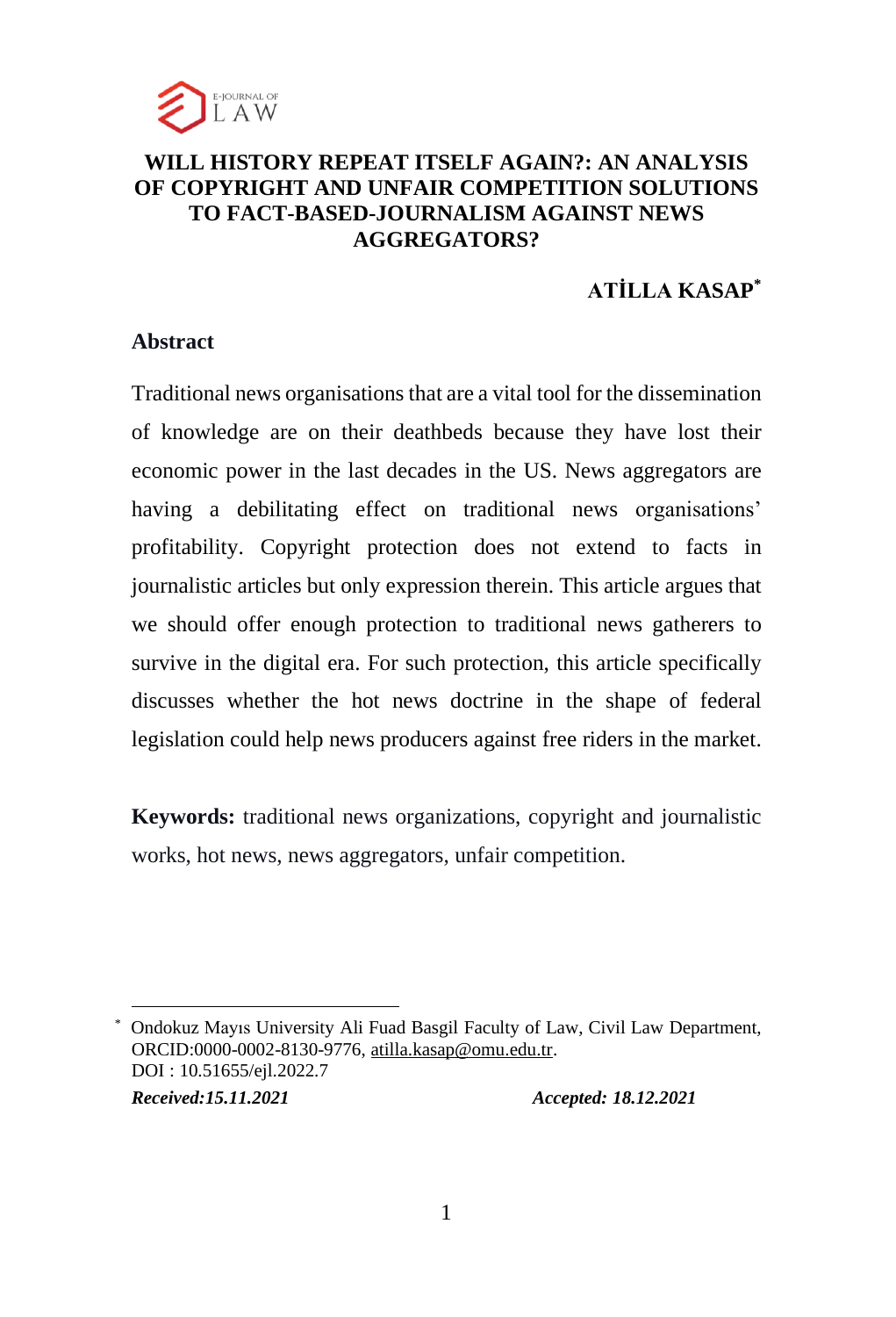# **INTRODUCTION**

"I want journalists, publishers and authors to be paid fairly for their work, whether it is made in studios or living rooms, whether it is disseminated offline or online, whether it is published via a copying machine or commercially hyperlinked on the web."– President Juncker, State of the Union 2016

News organisations have been in decline for more than a decade in the US. Some have closed their doors, others survive but have laid off many journalists. We are at risk not only of the disappearance of traditional news organisations as we have known them, but also–at least potentially–of the attenuation of democracy itself. This is especially true if the role these organizations have played in disseminating news and vital information as a public good is not met adequately in the information age. This decline cannot be explained merely by shifting patterns in newspaper readership. Although news aggregators certainly constitute and innovation, presenting news conveniently and in a way that people can readily digest online, they are also having a debilitating effect on traditional news organisations' profitability. Leaving aside their utility for consumers of news, their impact in the news market might be considered analogous to that of parasites. Profiting from the efforts of established news gathering organizations–without compensating them–news aggregators provide no original informational content. That is, they do none of the work in generating vital news information for citizens in the public interest. Take Hurricane Irma as an example. Established news organisations put the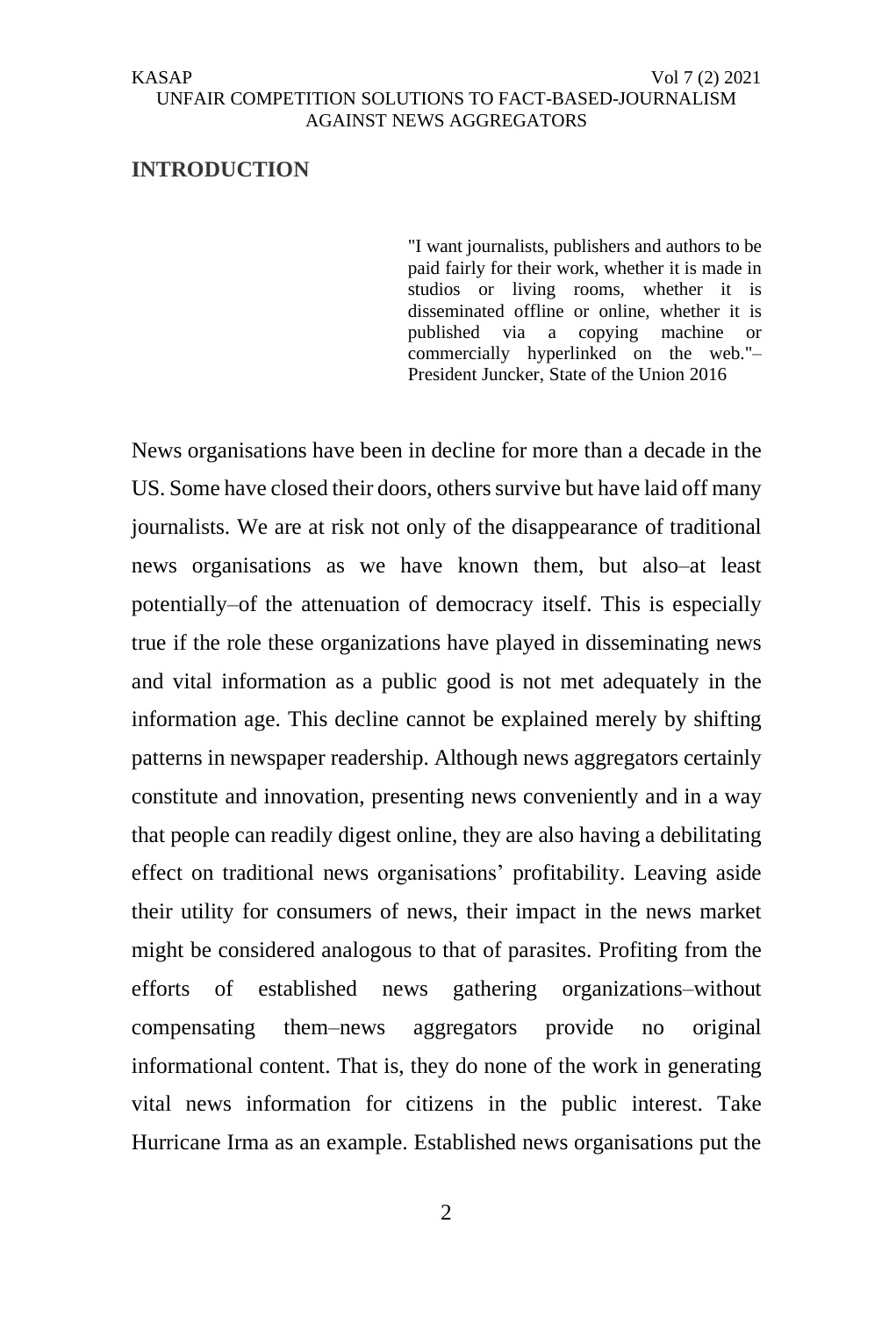

lives of news crews at stake to provide the general public with the coverage they needed to stay informed and-potentially-safe and secure.<sup>2</sup> News aggregators, such as Google News, then muscled in on the news market without contributing anything to the cost of gathering this factual information when Irma struck. Facts are in the public domain, and everyone can surely use them. That being said, the commercial use of facts gathered by others may well harm more than established news organizations – how are we to address the potential costs to society at large?

The first chapter will discuss the revenue problem within the traditional news market and the role news aggregators play in exacerbating it. Following that, the second chapter will examine the scope of news protection and whether property rights could be extended to factual information in news and - if not - what cognate problems could arise under copyright law. The third chapter subsequently investigates whether newspapers can reasonably expect to find their saviour on grounds of unfair competition. The last chapter will then discuss whether federal regulation might be a more efficient way to resolve the problem, and if so, what its possible scope of protection might be. It will also assess the likelihood that regulation proposed to offer such protection would violate the First Amendment.

<sup>2</sup> Chloe Watson, 'Covering Hurricane Irma: journalists go to extremes to report storm' *The Guardian* (New York, 11 September 2017) <https://www.theguardian.com/world/2017/sep/11/gone-with-the-wind-reportersget-a-soaking-in-hurricane-irma> accessed 18 December 2017.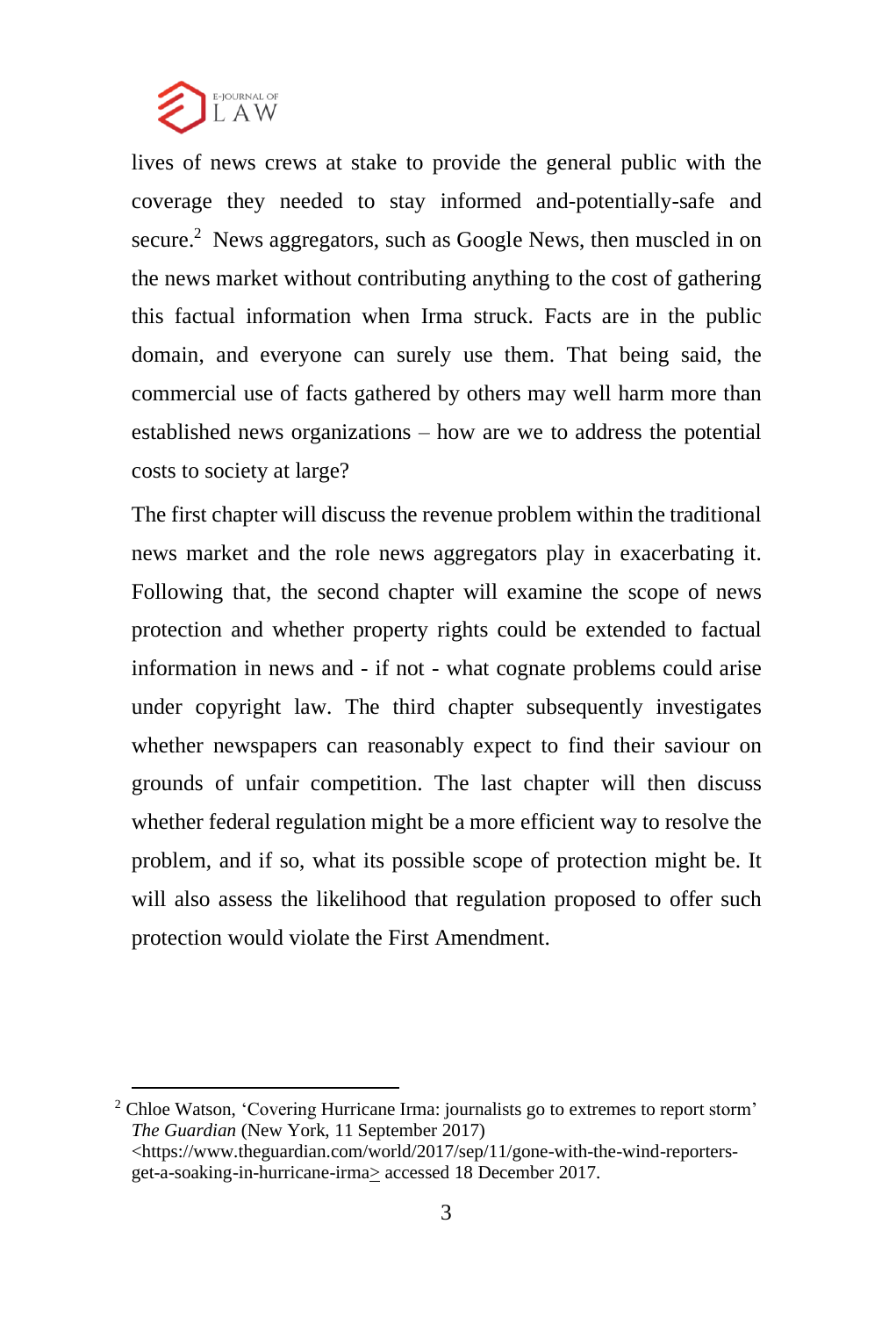# **THE STATE OF THE AMERICAN NEWS INDUSTRY**

Traditional news organisations are on their deathbeds. The news industry is bleeding revenue: advertising income figures fell from roughly \$60 billion to just under \$20 billion between 2010-15. <sup>3</sup> Consumer behaviour in the news market has been transformed since the dawn of the internet age, with readers now increasingly reading their daily news through online aggregators that charge no subscription fee, rather than paying for news companies' printed newspapers or online contexts. <sup>4</sup> According to a study released in 2010, nearly sixty-one percent of Americans read their daily news online.<sup>5</sup> To keep up with technological advances, fact-based journalism companies have typically added an online presence to an existing print offering (thereby seeking additional profit from digital subscriptions).<sup>6</sup> Online media start-ups –such as Politico or Vox Media– have also flourished although may not be as profitable as established news companies once were and

<sup>&</sup>lt;sup>3</sup> Mark J. Perry, 'Creative Destruction: Newspaper ad revenue continued its precipitous free fall in 2014, and it's likely to continue' *AEI* (Washington, 30 April 2015) <https://www.aei.org/publication/creative-destruction-newspaper-ad-revenuecontinued-its-precipitous-free-fall-in-2014-and-its-likely-to-continue/ > accessed 18 December 2017.

<sup>4</sup> Federal Trade Commission(FTC), 'Extra! Extra! FTC Announces Workshop: Can News Media Survive the Internet Age? Competition, Consumer Protection, and First Amendment Perspectives' Federal Trade Commission (Washington, 19 May 2009) <https://www.ftc.gov/news-events/press-releases/2009/05/extra-extra-ftcannounces-workshop-can-news-media-survive> accessed 18 December 2017.

<sup>&</sup>lt;sup>5</sup> Kimberley A. Isbell, 'The Rise of the News Aggregator: Legal Implications and Best Practices' (2010) Publication No. 2010-10, 1 Berkman Center Research <https://ssrn.com/abstract=1670339> accessed 18 December 2017.

<sup>6</sup> Brett Edkins, 'The New York Times Is Not 'Failing' Announces Strong 2Q Profits And 2.3M Digital Subscribers' *Forbes* (New Jersey, 2017) <https://www.forbes.com/sites/brettedkins/2017/07/27/the-new-york-times-is-notfailing-announces-strong-2q-profits-and-2-3m-digital-subscribers/#57cc228a3869> accessed 18 December 2017(New York Times' digital subscriptions doubled in 2015-16.)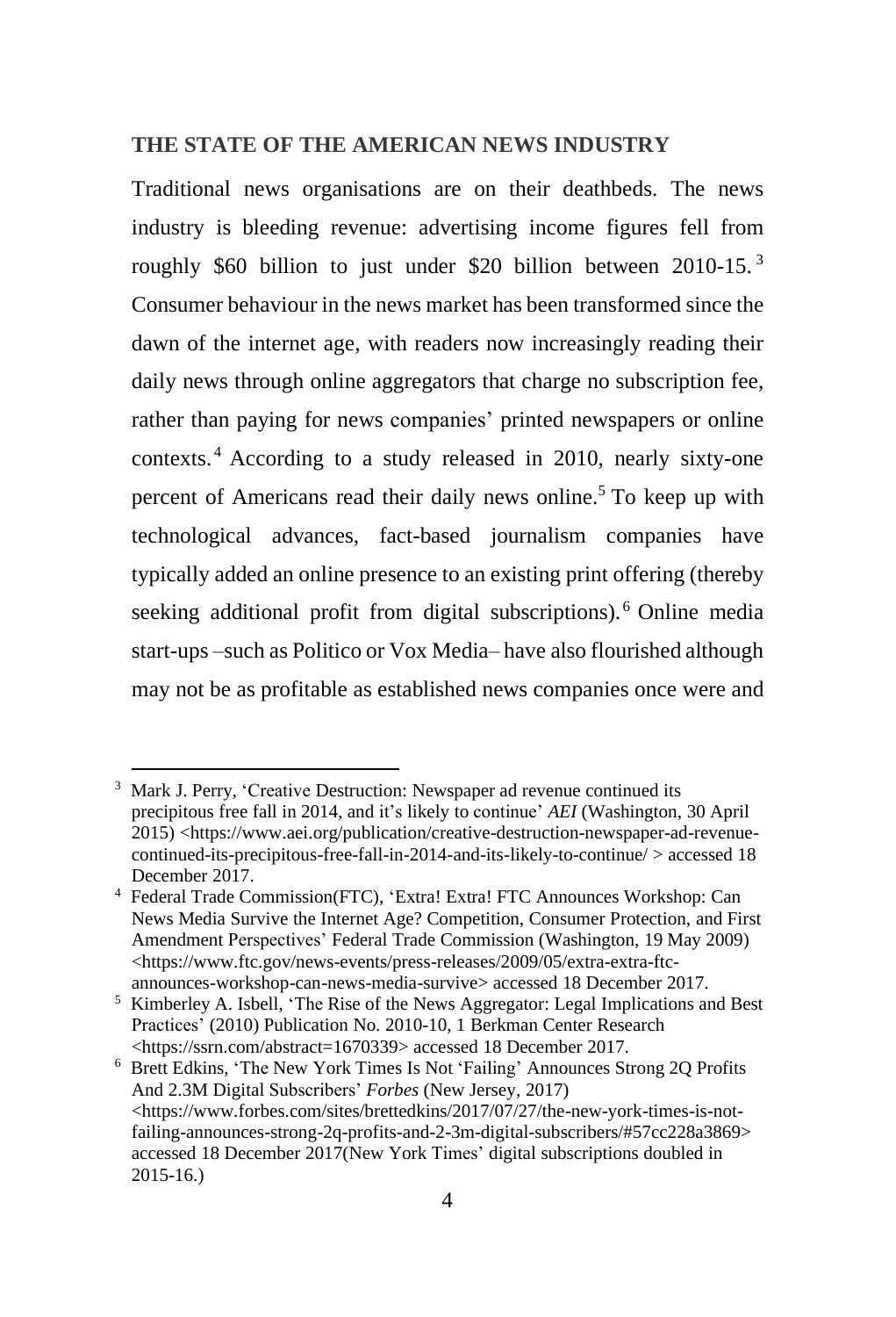

certainly lack the audience reach of traditional mass media.<sup>7</sup> News agencies, which gather the global and local news via journalists located in all over the world, are news 'wholesalers' that market news to bigger mass-market players. They have blamed news aggregators, such as Google News, for deteriorating market conditions, arguing the latter are making profit by using 'news' that is gathered by news companies at significant cost while paying nothing in return.<sup>8</sup>

So, how are we to preserve the role news gathering has traditionally played in ensuring the wide dissemination of news and information as a public good, such as in the case of Hurricane Irma illustrated above? Some news organizations and scholars have proposed an extended intellectual property (IP) regime as a solution, whereby additional revenue can be raised by ensuring news aggregators must pay a fee to license the content from others they republish. $9$  To that extent, the next

<sup>7</sup> David Carr, 'Ezra Kelin Is Joining Vox Media as Web Journalism Asserts Itself' *The New York Times* (New York, 26 January 2014)

<sup>&</sup>lt;https://www.nytimes.com/2014/01/27/business/media/ezra-klein-joining-voxmedia-as-web-journalism-asserts-itself.html> accessed 18 December 2017 (Online news companies, such as Vox, are based on only the digital environment unlike traditional news companies that provide news content both in printed newspapers and their own websites.)

<sup>8</sup> Isbell (n 5) 1.

<sup>&</sup>lt;sup>9</sup> Federal Trade Commission(FTC), 'Federal Trade Commission Staff Discussion Draft: Potential Policy Recommendations to Support the Reinvention of Journalism (2010) 6 <https://www.ftc.gov/sites/default/files/documents/public\_events/howwill-journalism-survive-internet-age/new-staff-discussion.pdf> accessed 18 December 2017, Ryan T Holte, 'Restricting Fair Use to Save the News: A Proposed Change in Copyright Law to Bring More Profit to News Reporting' (2008) 13 Journal of Technology Law & Policy 1, 32., Richard Posner 'The Future of Newspapers' (*The Becker-Posner Blog*, 23 June 2009) <http://www.becker-posnerblog.com/2009/06/the-future-of-newspapers--posner.html> (He proposes extending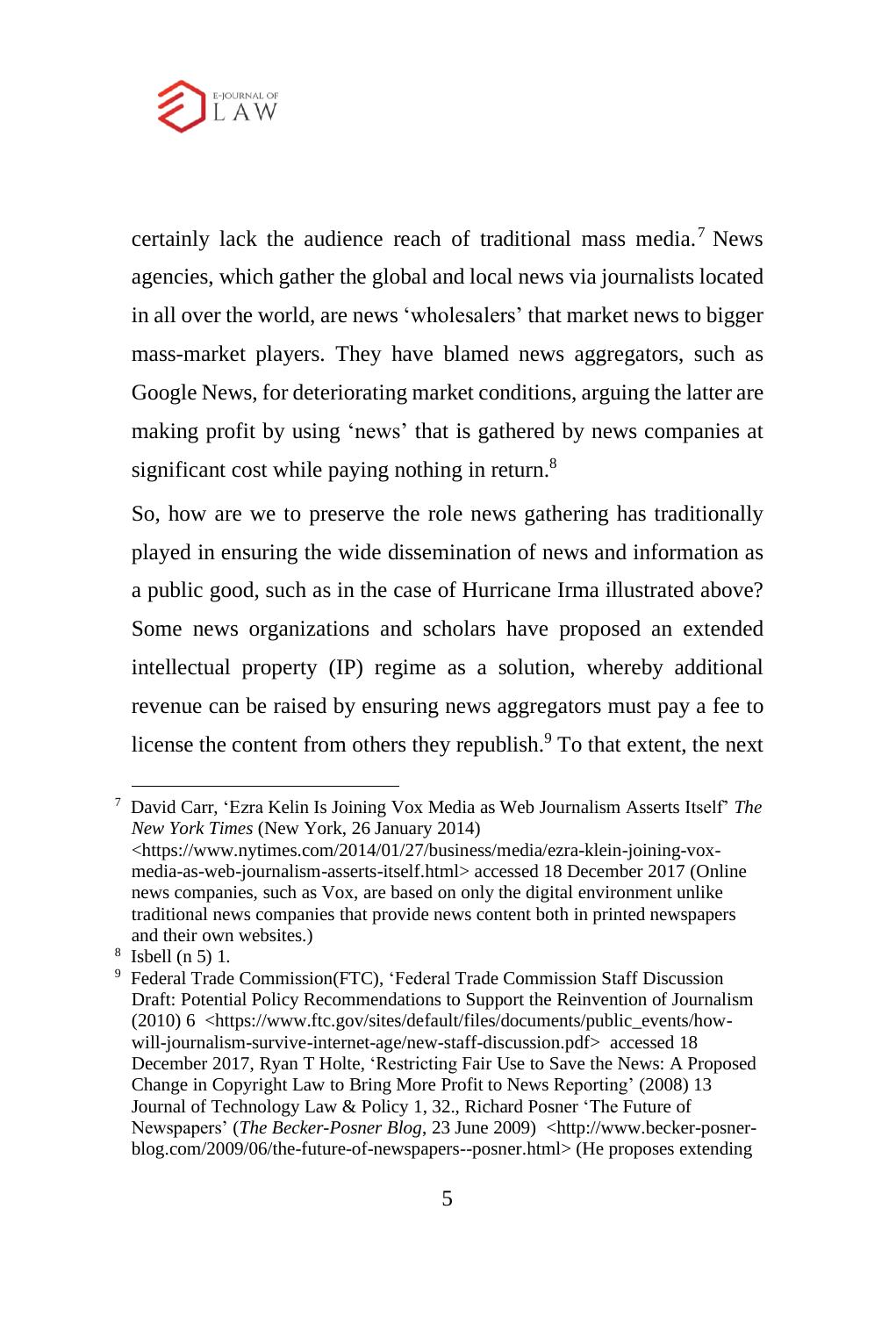chapter will discuss the probability of IP right on factual information in the US.

# **THE LEGAL FRAMEWORK OF NEWS**

#### **Preliminary Historical Background and the Scope of**   $\mathbf{A}$ . **Copyright Protection in Journalistic Articles**

News for the purposes of this paper is defined as newly received or noteworthy information, especially about recent events that is marketed to consumers or offered to citizens as a broadcast, in print, or online.<sup>10</sup> The news industry is a modern phenomenon – closely linked to the development of mass literacy – that emerged in nineteenth century in the wake of the invention of telegraph, which accelerated the pace of information transfer across the globe.<sup>11</sup> The telegraph shortened transmission of noteworthy information between continent from weeks to days, or even hours. $^{12}$ 

a copyright protection to prohibit online access copyrighted elements, showing a link to original context or paraphrasing those elements without copyright holder's assent.)

<sup>10</sup> James Hamilton, *All the News That's Fit to Sell: How the Market Transforms Information Into News* (Princeton University Press 2004) 6.

<sup>&</sup>lt;sup>11</sup> Sam Ricketson & Jane C. Ginsburg 'Intellectual Property in News? Why Not?' (2016) Columbia Public Law Research Paper No.14-511, 2

<sup>&</sup>lt;https://papers.ssrn.com/sol3/papers.cfm?abstract\_id=2773797> accessed 18 December 2017.

<sup>&</sup>lt;sup>12</sup> Lionel Bently, 'Copyright and the Victorian Internet: Telegraphic Property Laws in Colonial Australia Symposium - Intellectual Property at a Crossroads: The Use of the Past in Intellectual Property Jurisprudence' (2004) 38 Loyola of Los Angeles Law Review 71, 78-81.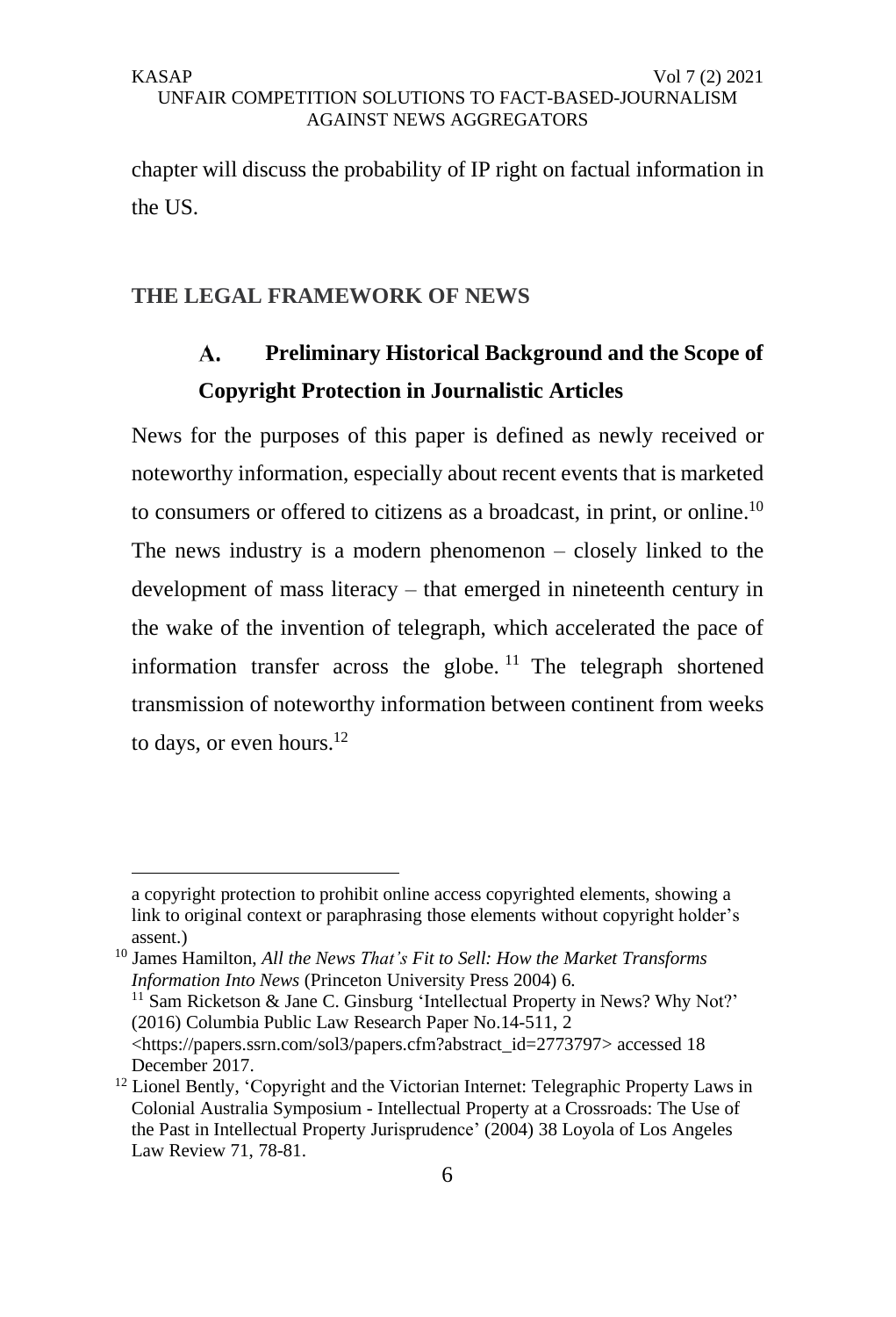

Almost as soon as the telegraph was invented, the challenge of recouping the costs of investing in news gathering emerged.<sup>13</sup> Competitors could quickly beat each other to a 'scoop', essentially freeriding on the investments of others and lessening the value of gathered 'news'. The traditional organisations thus sought a remedy - a limited monopoly to exploit news against competitors while it was fresh.<sup>14</sup> One of Britain's Australian colonies *Harper* provided for such an exclusive right – called a 'telegraphic message copyright' – of between twenty-four and thirty-six hours for news sent by telegraph from abroad.<sup>15</sup> The term 'copyright' here is something of a misnomer – really this was a *sui generis* right of exclusive use against free riders' tortious acts based on principles of unfair competition.<sup>16</sup> Although this legislation wasrelatively local, and did not last that long, it's underlying logic continues to inform the controversies of today.<sup>17</sup>

The Berne Convention was the first international agreement to set the boundaries of news protection with a few mandatory limitations.<sup>18</sup> One of these is that the news of the day or miscellaneous facts shall not constitute copyrightable work.<sup>19</sup> Journalistic works are protected to the

<sup>&</sup>lt;sup>13</sup> Ricketson & Ginsburg (n 11) 3.

 $14$  ibid.

<sup>&</sup>lt;sup>15</sup> The Victorian Act, An Act to Secure in Certain Cases the right of Property in Telegraphic Messages 1871 (Vic) 35 Vict No 414.

<sup>16</sup> Ricketson & Ginsburg (n 11) 4.

 $17$  ibid.

<sup>18</sup> Janice T. Pilch, 'Fair Use and Beyond: The Status of Copyright Limitations and Exceptions in the Commonwealth of Independent States' (2004) 65 6 C&RL 468, 477.

<sup>&</sup>lt;sup>19</sup> Berne Convention for the Protection of Literary and Artistic Works (adopted 16 November 1988, entered into force 1 March 1989) 828 UNTS 221 art 2(8).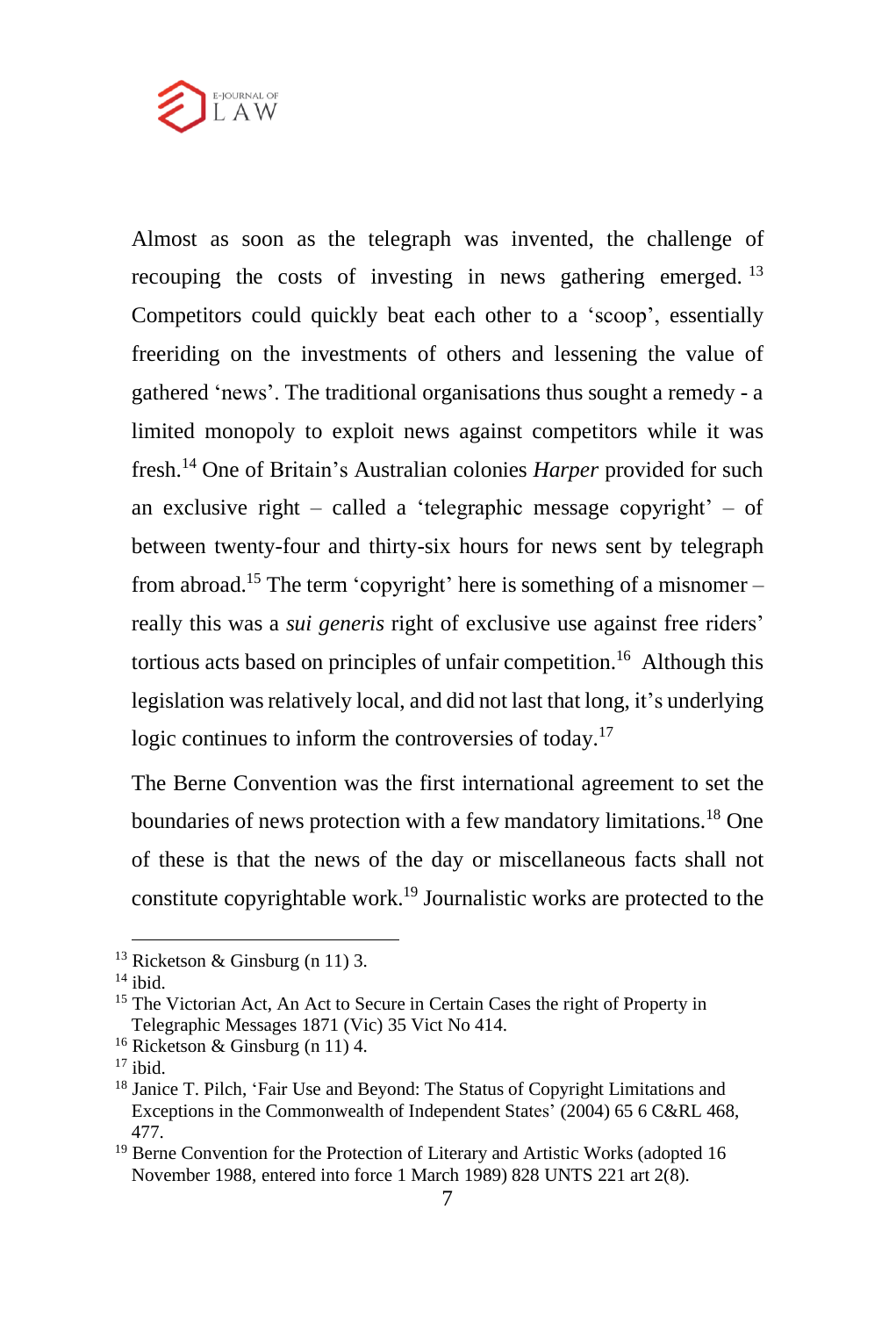degree that they are literary or artistic, yet the legislator left the interpretation of that principle to national jurisdictions.<sup>20</sup> This notion was later expanded<sup>21</sup> in the WIPO Copyright Treaty, which states that copyright protects 'expression' rather than 'ideas, procedures, methods of operation or mathematical concepts as such'.<sup>22</sup>

Journalistic articles, apart from the facts in them, are protected under copyright law provided that they are literary works.<sup>23</sup> To be eligible for copyright protection, they should be original. $^{24}$  The Copyright Act of 1976 explicitly approves the fundamental principle of originality if the authorship is 'fixed in tangible medium of expression'. <sup>25</sup> The originality requirement, was relatively low so that even basic creativity could acquire copyright protection.  $^{26}$  In this sense, the journalist's words phrase, depiction and recital would be considered to be original, but facts in the news articles are not in the scope of copyright protection.<sup>27</sup> Copyright protection would not extend to the snippets in the news articles on the ground that short word combinations or phrases

<sup>20</sup> *Records of the Intellectual Property Conference of Stockholm*, *June 11 to July 14, 1967,* vol 2 (Stockholm Intellectual Property Conference, WIPO 1971) 1155.

<sup>&</sup>lt;sup>21</sup> Ricketson & Ginsburg (n 11) 9.

<sup>&</sup>lt;sup>22</sup> WIPO Copyright Treaty (Geneva, 20 December 1996), 2186 UNTS 121, signed on 12 April 1997, entered into force 6 March 2002 Art.(2) (emphasis added).

<sup>&</sup>lt;sup>23</sup> Sam Ricketson, 'WIPO Study on Limitations and Exceptions of Copyright and Related Rights in the Digital Environment' (2003), 10–11., Ricketson & Ginsburg (n 11) 13.

<sup>24</sup> See Feist Publ'ns, Inc. v. Rural Tel. Serv. Co., 499 U.S. 340, 345 (1991).

<sup>25</sup> 17 U.S.C.S. § 102.

<sup>26</sup> Feist (n 24) 345.

<sup>&</sup>lt;sup>27</sup> Jeffrey L Harrison and Robyn Shelton, 'Deconstructing and Reconstructing Hot News: Toward a Functional Approach' (2012) 34 Cardozo Law Review 1649, 1654.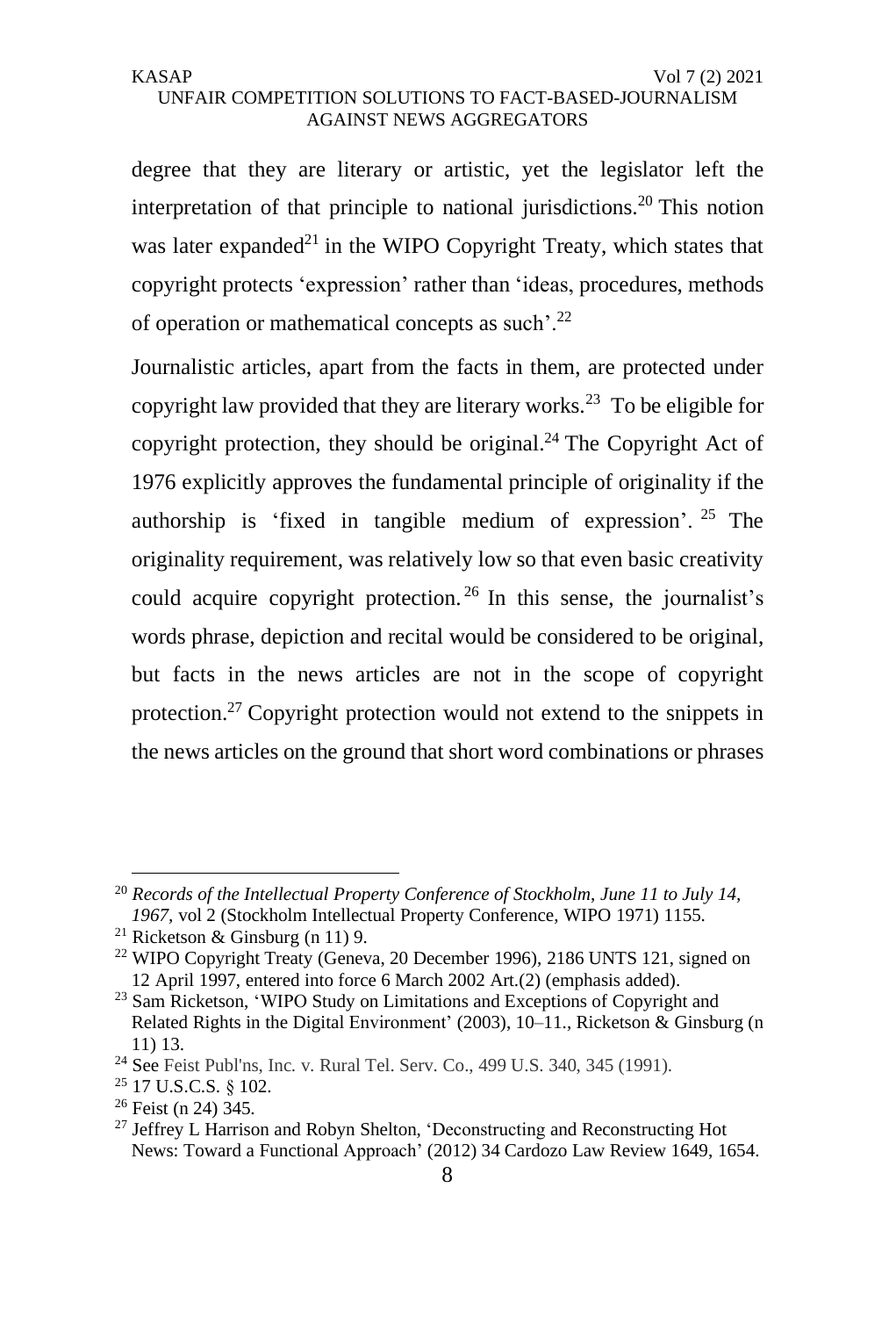

are not considered as copyrightable subject matter as far as US Copyright Office is concerned.<sup>28</sup>

### **B. The Question of the Likelihood of Extending IP Rights to 'News'**

Some have suggested that IP rights could be extended to 'news',  $29$  a move that would offer the prospect of additional revenue for traditional organisations (the newswires, public broadcasters, and newspapers) from aggregators and search engines.<sup>30</sup> Their argument goes that news aggregators currently 'free ride' on the effort, skill and labour these organisations exercise to gather news which costs a lot of money. Under the terms of the Copyright Act of 1976, they can do so because copyright protects expression rather than facts in the news.<sup>31</sup>

Nevertheless, it could be overly naive to think that traditional news organisations can be saved by extending copyright protection to the 'discoverers' of news. First, copyright only protects original works of authorship because facts might only be 'discovered' not 'produced'.<sup>32</sup> 'Discovery' is distinguished from 'creation' in so far as the first person who finds a specific fact only discovers its 'existence' (and does not create it as such). $33$  Second, major news companies often exchange their

<sup>28</sup> 37 C.F.R. § 202.1

 $29$  FTC (n 9) 6, Holte n (9) 32.

 $30$  FTC (n 9) 6.

<sup>31</sup> ibid 9.

<sup>32</sup> Harrison and Shelton (n 27) 1653.

<sup>33</sup> Feist (n 24) 347.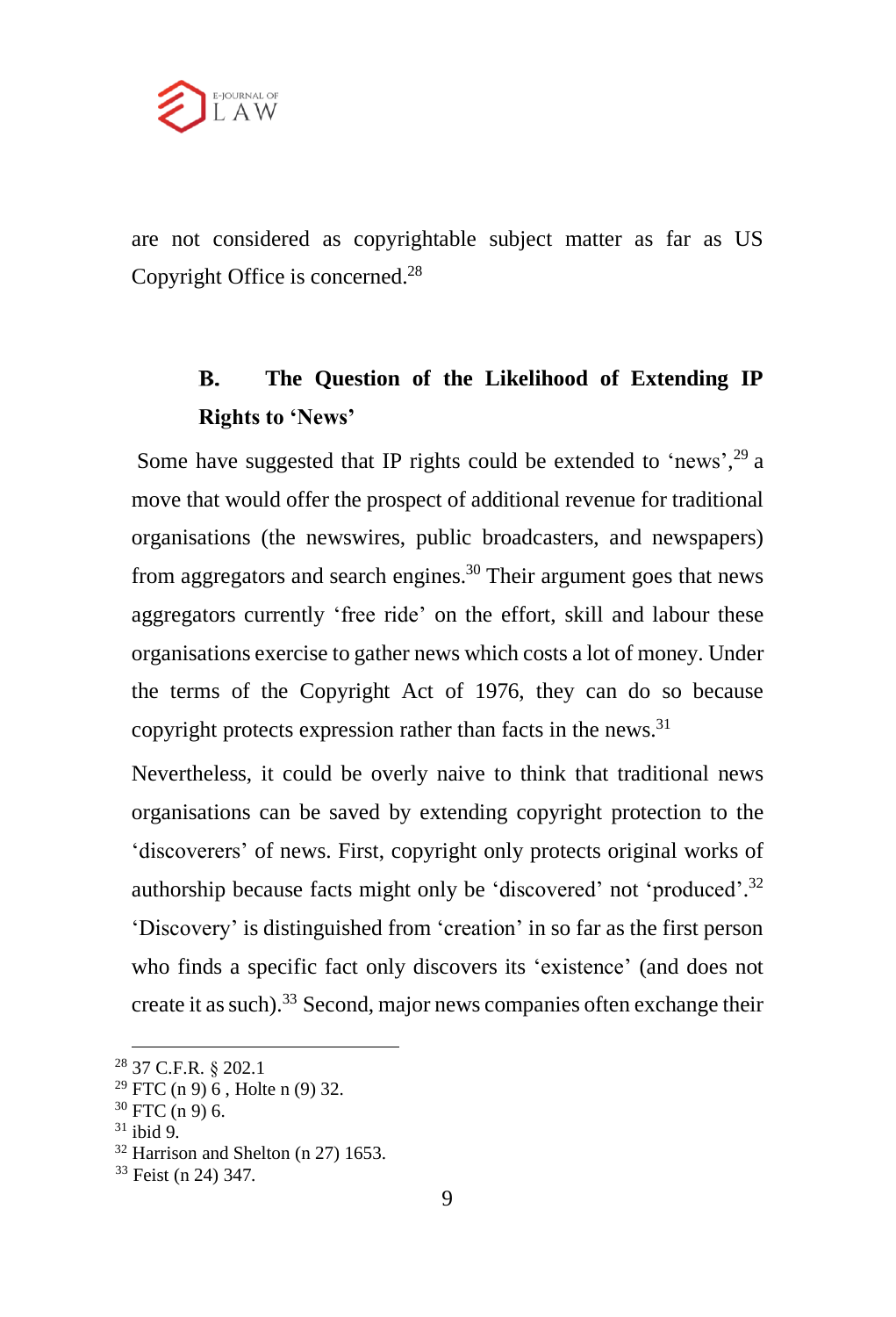# UNFAIR COMPETITION SOLUTIONS TO FACT-BASED-JOURNALISM AGAINST NEWS AGGREGATORS

news openly and freely, since collecting news 'in isolation' would otherwise require an unmanageable investment. <sup>34</sup> Plus, disputes over who owned the news first would be highly likely to arise, thereby producing high transaction costs for news so acquired.<sup>35</sup> The view of having a property right in news is a result of economic considerations, rather than the bedrock IP principles.<sup>36</sup> 'News' and 'copyrighted work' shares only 'free ride' problem, news is not distinguishable in determining of property right compared to copyrighted work.<sup>37</sup>

#### **Fair Use**  $\mathbf{C}$ .

Assuming a property on 'news', news aggregators' use of information may not constitute a 'copyright infringement' because of the 'fair use' principle. <sup>38</sup> The using of a copyrighted work fairly for criticism, comment, *news reporting,* teaching, scholarship, or research does not constitute a copyright infringement.<sup>39</sup> In determining 'fair use', judges consider the following factors: '(1) the purpose and character of the use, including whether such use is of a commercial nature or is for non-profit educational purposes, (2) the nature of the copyrighted work, (3) the amount and substantiality of the portion used in the copyrighted work

<sup>34</sup> Shyamkrishna Balganesh, 'Hot News: The Enduring Myth of Property in News' (2011) 111 Columbia Law Review 419, 426.

<sup>&</sup>lt;sup>35</sup> Amy E Jensen, 'When News Doesn't Want to Be Free: Rethinking Hot News to Help Counter Free Riding on Newspaper Content Online Comment' (2010) 60 Emory Law Journal 537, 557.

<sup>36</sup> Holte (n 9) 32.

<sup>37</sup> Harrison and Shelton (n 27).

<sup>38</sup> Isbell (n 5) 9.

<sup>39</sup> 17 U.S.C.S. § 107 (emphasis added).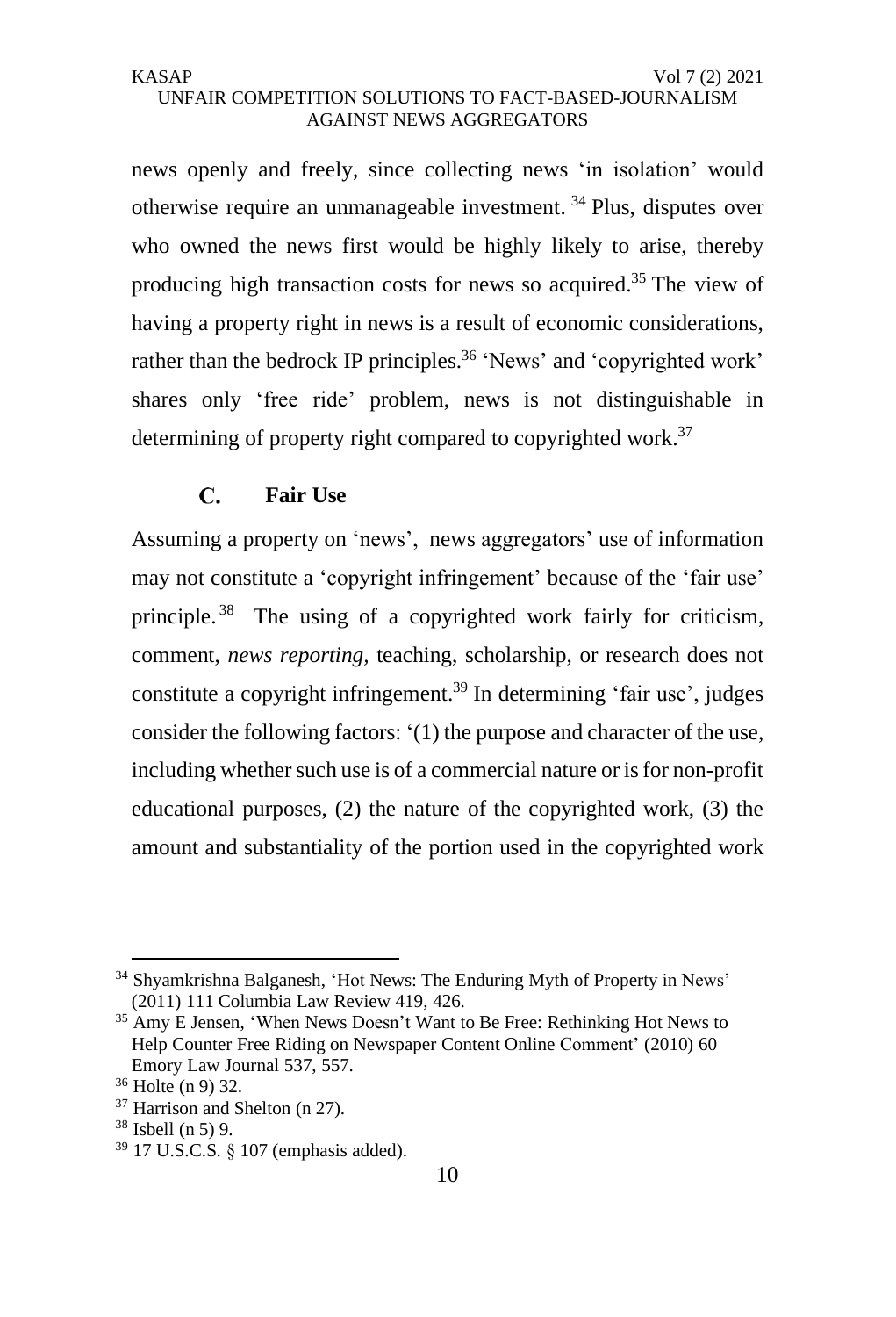

(4) the effect of the use upon the potential market for or value of the copyrighted work.' 40

When judges assess the first criterion, they question whether the new organisation's contribution to the work is distinctive, and if it differs from the original work in terms of 'expression, meaning, or message', which is called being 'transformative'.<sup>41</sup> In our case, news aggregators subjectively interpret the facts instead of copying the same information outright.<sup>42</sup> Although they usually have income from advertising,  $43$  if the degree of transformability of work is higher than other factors– including commercial ones–the finding of fair use will be highly likely in favour of news aggregators.<sup>44</sup>

The second requirement relating to the nature of the work was discussed by the Supreme Court in *Harper v. Row.* In that case, the Supreme Court held that the defendant's use of copyrighted work could not be considered 'fair use' because the plaintiff had not published the factual information prior to the defendant's use of it. <sup>45</sup> The Supreme Court further held that the defendant's use constituted copyright infringement as the former President's 'specific expression' was directly used in the magazine article.<sup>46</sup> When applying this decision to news aggregators, the finding of fair use is highly probable because they usually use

<sup>40</sup> ibid.

<sup>41</sup> See Campbell v. Acuff-Rose Music, Inc., 510 U.S. 569, 578 (1994).

<sup>42</sup> Jensen (n 35) 552.

 $43$  Isbell (n 5) 10.

<sup>44</sup> Jensen (n 35) 552.

<sup>45</sup> Harper & Row, Publrs. v. Nation Enters., 471 U.S. 539, 551 (1985).

<sup>46</sup> ibid 555.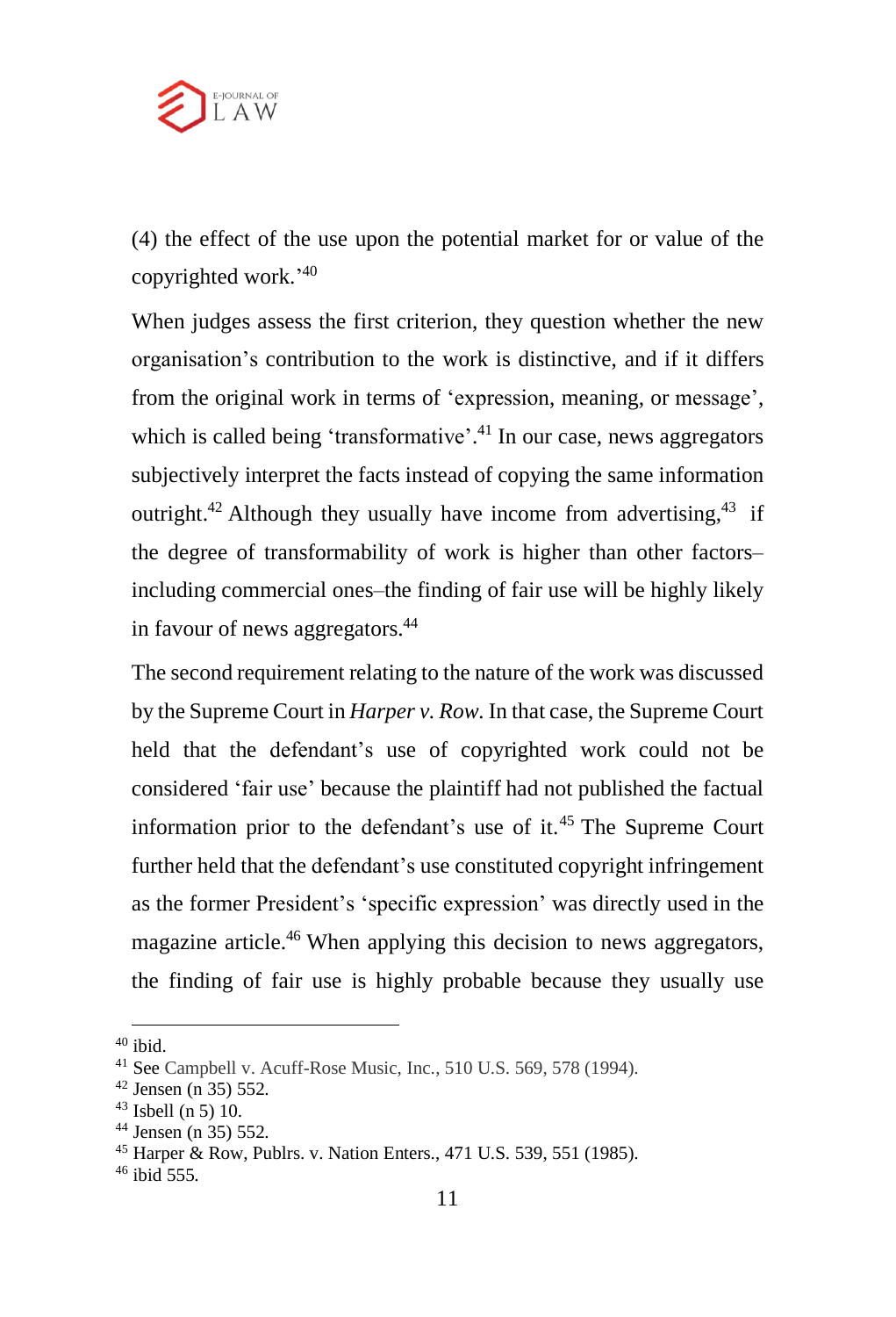published news <sup>47</sup> and factual information which has relatively low copyrightable subject matter.<sup>48</sup>

With reference to the third requirement, the courts assess how much copyrighted work is used in the alleged infringer's work in terms of portion and legibility.<sup>49</sup> Since major news aggregators' use of factual information is relatively narrow, fair use would likely apply. <sup>50</sup> Yet, if the use of factual information is located at 'the heart' of the work, then it is not entitled to a 'fair use' claim.<sup>51</sup> This is likely to cause a question as to whether some aggregator's use is 'the heart' of the work or not. To attract potential customers, news aggregators sometimes use the crucial part of the copyrighted work.<sup>52</sup> Given that use of 'the heart the copyrighted work' varies from case to case, judicial reaction to news aggregators is likely to remain unclear.<sup>53</sup>

Lastly, in determining whether or not the effect of the news aggregators' use the copyrighted work regarding the potential market, news producers claim that they are deprived of licensing fees as news aggregators rewrite content without providing compensation.<sup>54</sup> News aggregators would counterclaim that they provide a link to the news article.<sup>55</sup> On the other hand, one study shows that 44% of internet users of Google News leave after reading headlines without clicking the

 $47$  Isbell (n 5) 12.

<sup>48</sup> Jensen (n 35) 552.

 $49$  Isbell (n 5) 12.

<sup>50</sup> Jensen (n 35) 553.

 $51$  Harper & Row (n 45) 54.

<sup>52</sup> Isbell (n 5) 12.

<sup>53</sup> ibid 12.

<sup>54</sup> ibid 13.

<sup>55</sup> Jensen (n 35).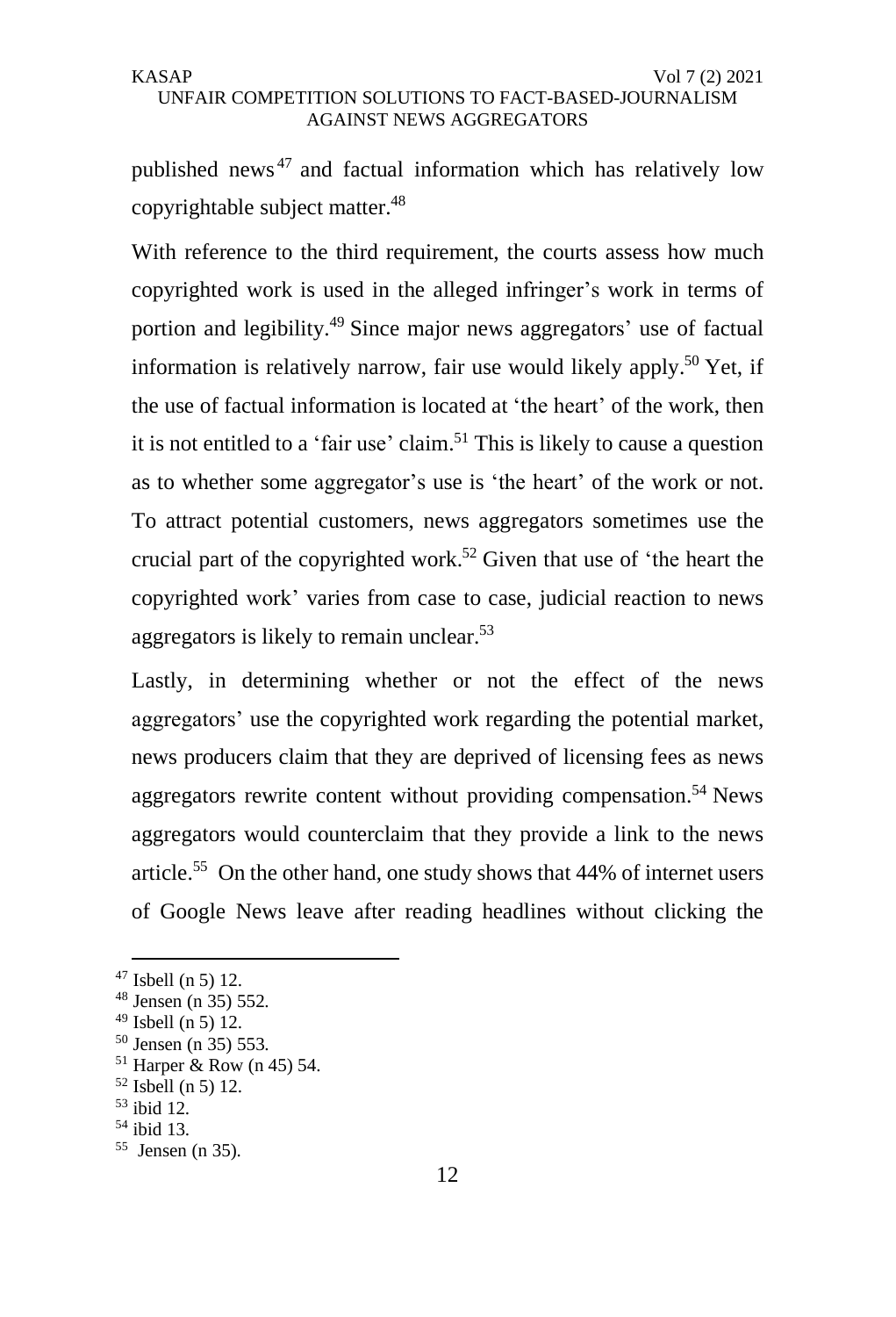

producing organisation's website.<sup>56</sup> News aggregators' answer to this would be that they enhance internet traffic–leading news readers to the news producers' website–to the overall benefit of everyone. <sup>57</sup> This requirement is highly unclear in deciding fair use for news aggregators.

All these requirements discussed above make it difficult to determine clearly whether or not parasitic news aggregators' activities constitute fair use. The case law is vague. This is because Congress has allowed the courts to interpret the requirements in specific disputes owing to technological developments.<sup>58</sup> The requirements have been indicated merely for the general scope of fair use and the goal behind it.<sup>59</sup> So, copyrights provide no good answer to the problem.

Although in international level there were attempts that proposes granting news to *sui generis* or neighbouring right protection, none of them succeed in doing this. $60$  Nevertheless, protection for the rewards of research and discovery of news may be found under unfair competition theory, without the need to create an artificial monopoly

<sup>56</sup> Robin Wauters, 'Report: 44% Of Google Newspapers Scan Headlines, Don't Click Through' (19 January 2010) <https://techcrunch.com/2010/01/19/outsell-googlenews/> accessed 13 December 2017

<sup>57</sup> Isbell (n 5) 13.

<sup>58</sup> House of Representatives Report (H.R.Rep.) 'Copyright Law Revision' No. 94- 1476 (1976) 66.

<sup>59</sup> ibid.

 $60$  Ricketson & Ginsburg (n 11) 9-13. (These attempts were, first, a specific inclusion under categories of unfair competition clause, Art.10 of the Paris Convention for the Protection of Industrial Property, that prohibits illegitimate using of news of the day and miscellaneous information within particular hours without attribution. Secondly, granting the owner of newspapers, regular publications and press agencies to a special protection as author's neighboring rights.)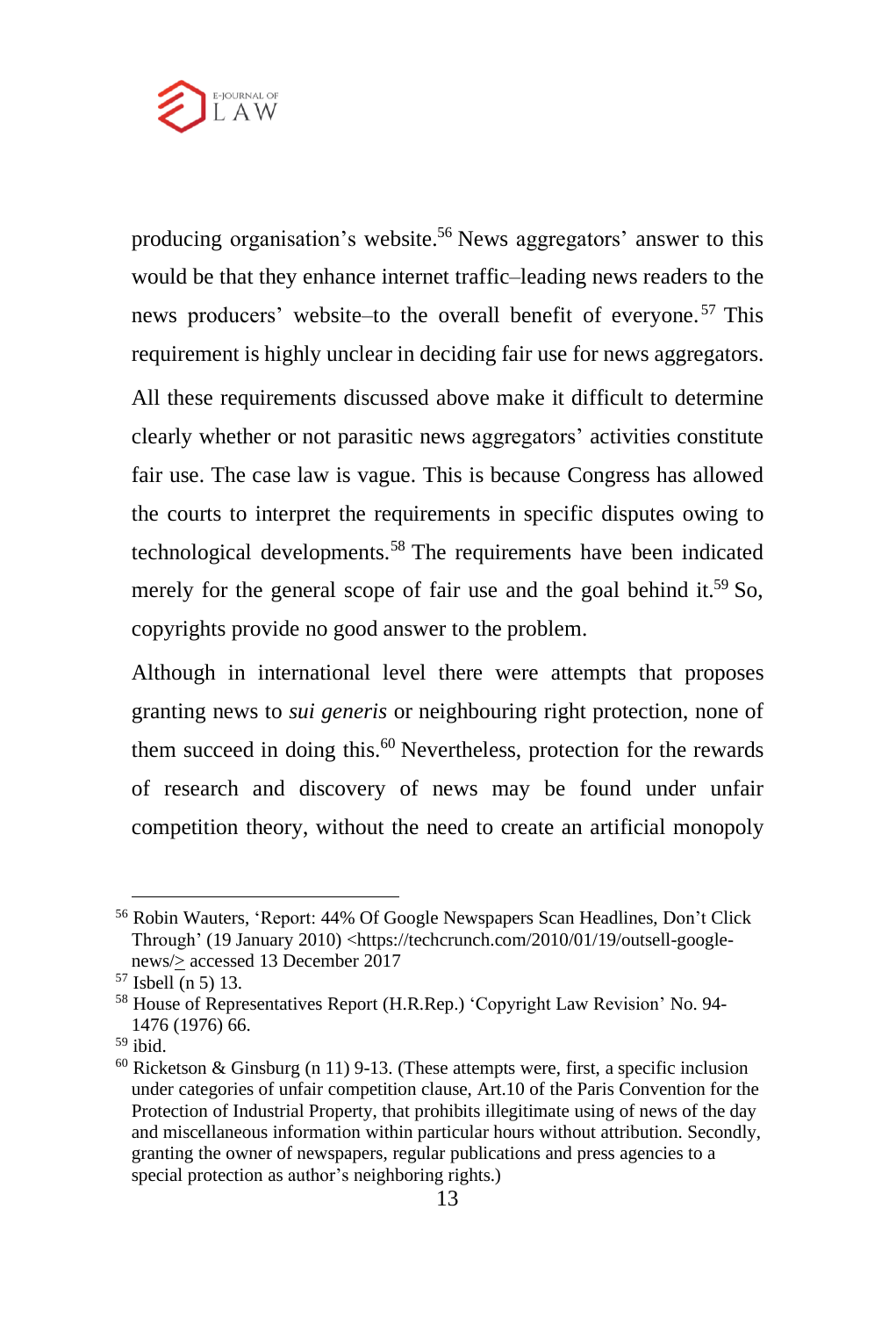on public facts.<sup>61</sup> The Convention left the door open to this option at national level.<sup>62</sup> The next section will discuss the potential of unfair competition rules as a solution for the news industry.

# **CAN THE 'HOT NEWS' DOCTRINE SAVE TRADITIONAL NEWS ORGANISATIONS?**

# **Int'l News Serv.** *v.* **AP': The Birth of the 'Hot News' Doctrine in the United States**

The International New Service (INS) and Associated Press (AP) competed ferociously in the US news market at the beginning of the twentieth century. William Randolph Hearst, who owned INS, explicitly supported Germany in World War I and was thus critical of both Britain's actions and the US decision to enter the war in 1917.<sup>63</sup> Afterward, due to British objections, INS was prevented from sending cables related to the war to the US, and consequently from producing news.<sup>64</sup> The AP was under no such restriction, and INS therefore started to reproduce and sell the AP's news as its own, by taking material from AP's bulletin boards and previous publications. This resulted in AP suing INS in court, with a final a judgment that later came to be known

<sup>61</sup> Melville B. Nimmer & David *Nimmer on Copyright* (Matthew Bender, 2017) § 3.04.

<sup>62</sup> *Records of the Intellectual Property Conference of Stockholm*, *June 11 to July 14, 1967,* vol 1 (Stockholm Intellectual Property Conference, WIPO 1971) 155.

<sup>63</sup> Isbell (n 5) 14.

<sup>64</sup> Douglas G Baird, 'Common Law Intellectual Property and the Legacy of International News Service v. Associated Press' (1983) 50 University of Chicago Law Review 411, 412.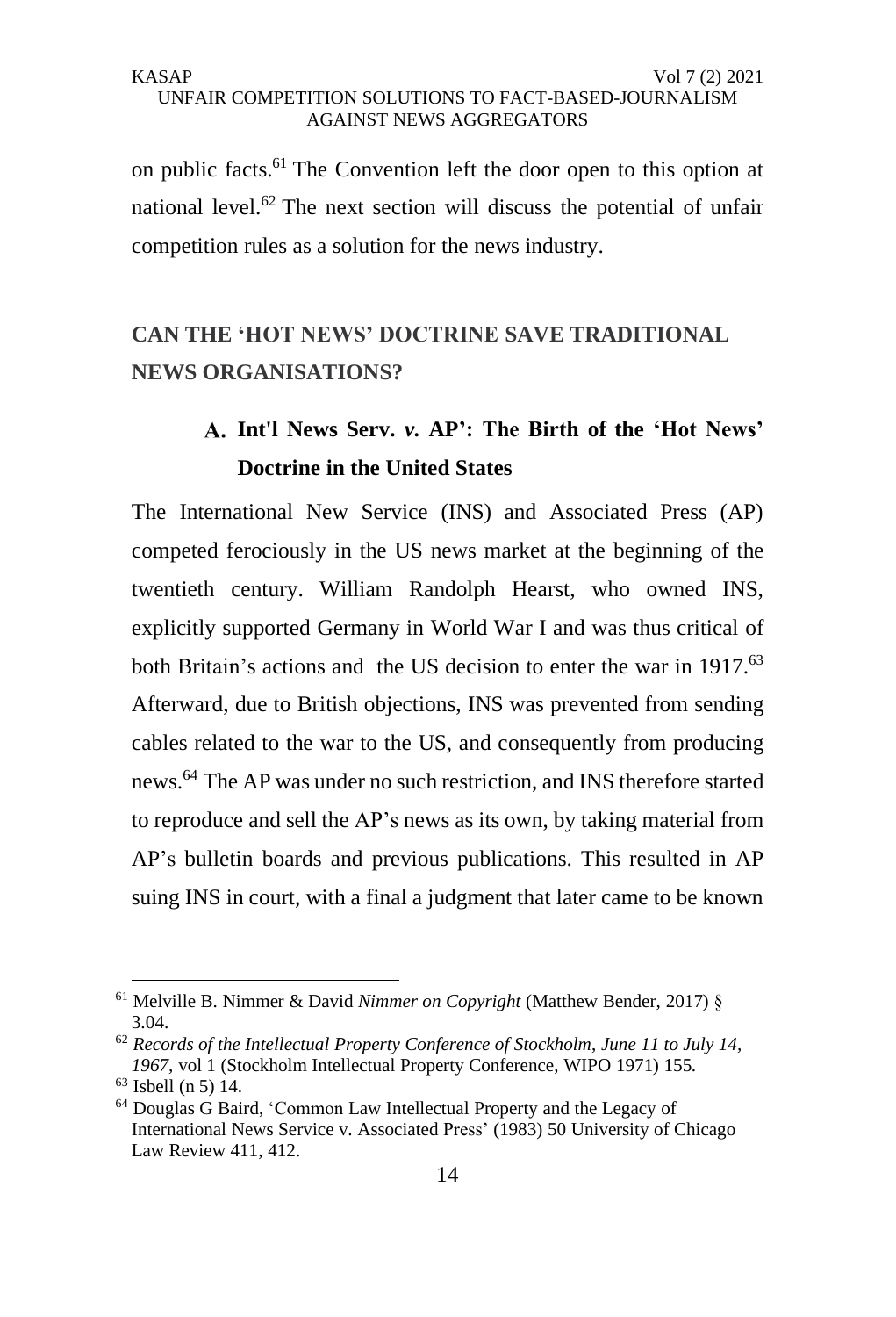

as the 'hot news' doctrine. <sup>65</sup> The Supreme Court explicitly stated that although the news element would count as common property and was thus not copyrightable, the news producers has to compete fairly in the market.<sup>66</sup> Both the plaintiff and the defendant were in the market to generate profit from publishing news, and devoted money, organisation, labour and skill to do so. <sup>67</sup> The competitors therefore had 'quasi property' rights between themselves in news regardless of the public's rights to facts in news.<sup>68</sup> The Supreme Court's famous quote regarding the defendant was that it would otherwise 'reap where it has not sown'. 69

However, another question was raised as to whether classic unfair competition theory extended to the defendant's actions or not. Conventional unfair competition allegations are a form of tort – also known as misrepresentation – whereby a defendant passes off its own product as if it were that of another more prestigious or famous producer. However, INS sold AP's news under its own name and did not represent it's product as if it were AP's.<sup>70</sup> The Court held that the defendant's actions differed from classic unfair competition because its actions constituted 'misappropriation' rather than

<sup>65</sup> Int'l News Serv. v. AP, 248 U.S. 215, 231 (1918)

<sup>66</sup> ibid 235-236.

<sup>67</sup> Ibid 236.

<sup>68</sup> ibid 236.

<sup>69</sup> ibid 239.

<sup>70</sup> Roger E. Schechter & John R. Thomas *Principles of Copyright Law: Concise Hornbook Series* (West, 2010) 498.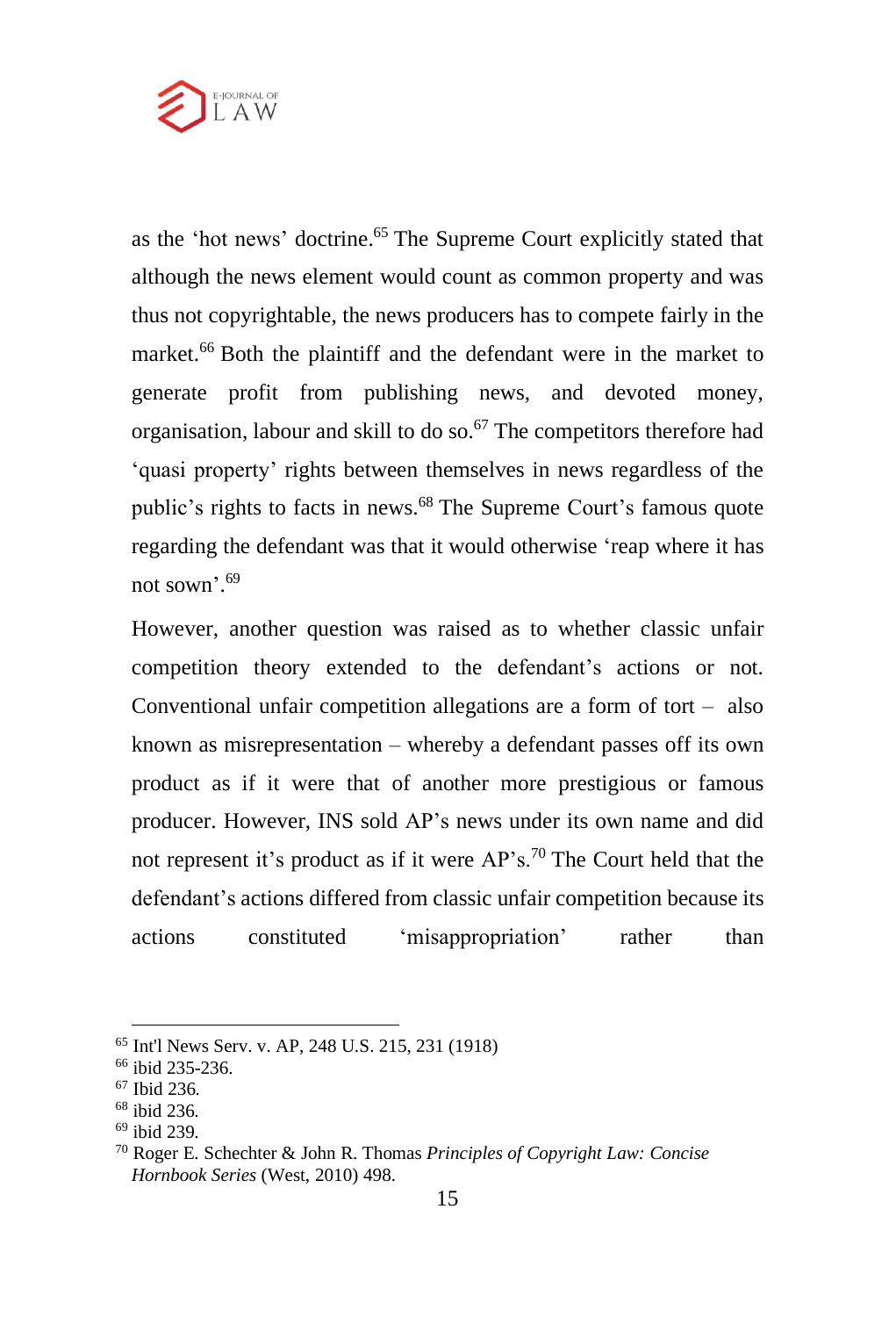'misrepresentation'. <sup>71</sup> The Court finally granted the plaintiff an injunction against the defendant's bodily taking of news until the economic worth that news had had disappeared.<sup>72</sup>

The justifications behind the decision in *INS v. AP* could be considered as a mixture of John Locke's property and utilitarian theories because the Court's purpose was to give an award for AP's efforts to produce news, which requires organisation, labour, skill and money, thereby increasing the public benefit from factual information.<sup>73</sup> The principle of a right to 'reap what one has sown' could however be thought somewhat vague because tangible and intangible property differs considerably in many ways.<sup>74</sup> That is to say, for example, one can prevent others from thieving your harvest, however information may be used by millions people all over the world.<sup>75</sup> However, the scope of *INS* should be only interpreted that the facts can be protected if a contestant appropriates this information that was first gathered by another contestant with causing detrimental effect.<sup>76</sup>

It was not until the end of the 1930s that the US Supreme Court in *Erie R.R. v. Tompkins* stated that deciding whether or not conduct is a tortious act is a job for state law.<sup>77</sup> Since the misappropriation doctrine

 $71$  Int'l News Serv. v. AP (n 65) 242.

<sup>72</sup> ibid 245.

<sup>73</sup> Isbell (n 5) 14-15, Eric P Schmidt, 'Hot News Misappropriation in the Internet Age Student Note' (2011) 9 Journal on Telecommunications & High Technology Law 313., Schechter & Thomas (n 70) 499.

<sup>74</sup> Baird (n 64) 413.

 $75$  ibid.

<sup>76</sup> Schechter & Thomas (n 70) 500.

<sup>77</sup> Erie R. Co. v. Tompkins, 304 U.S. 64, 78 (1938).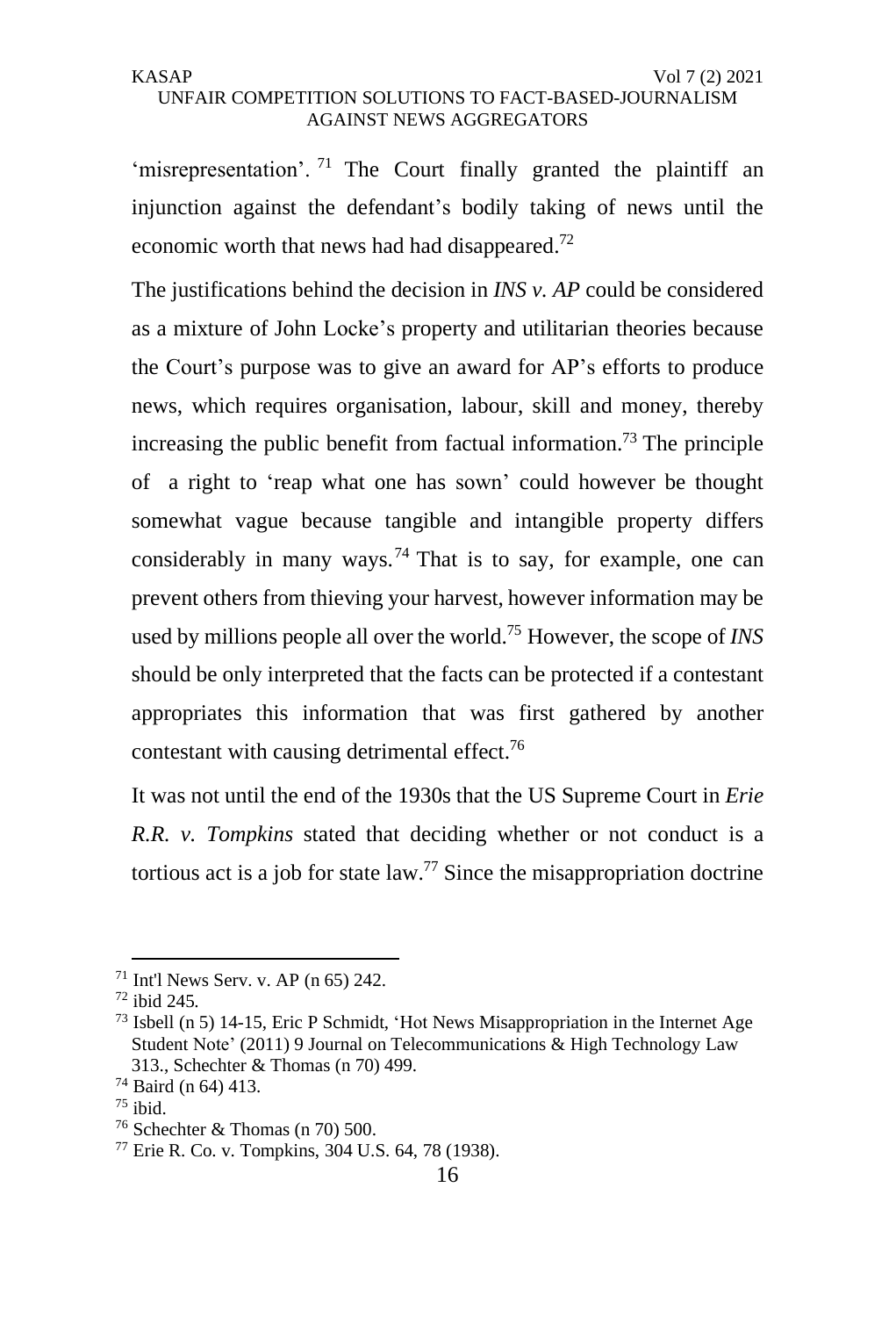

is based on a tortious act, there are only five states that still apply the 'hot news' doctrine after *Erie*. 78

#### **The 1976 Copyright Act Brings Pre-emption to the**  B. **Fore**

There is a pre-emption provision in the Copyright Act of 1976 that forbids state-law claims that offer equivalent rights of copyrighted work under the Act.<sup>[79</sup> The justification behind this clause is not only to harmonise state and federal laws but also to widen the scope of the 'public domain'.<sup>80</sup>.



<sup>78</sup> Harrison and Shelton (n 27) 1663.

<sup>79</sup> 17 U.S.C. §301 states as follows:

<sup>&#</sup>x27;All legal or equitable rights that are equivalent to any of the exclusive rights within the general scope of copyright … in works of authorship that are fixed in a tangible medium of expression …….. are governed exclusively by this title.'

<sup>80</sup> Joseph P Bauer, 'Addressing the Incoherency of the Preemption Provision of the Copyright Act of 1976' (2007) 10 Vanderbilt Journal of Entertainment and Technology Law 1, 15.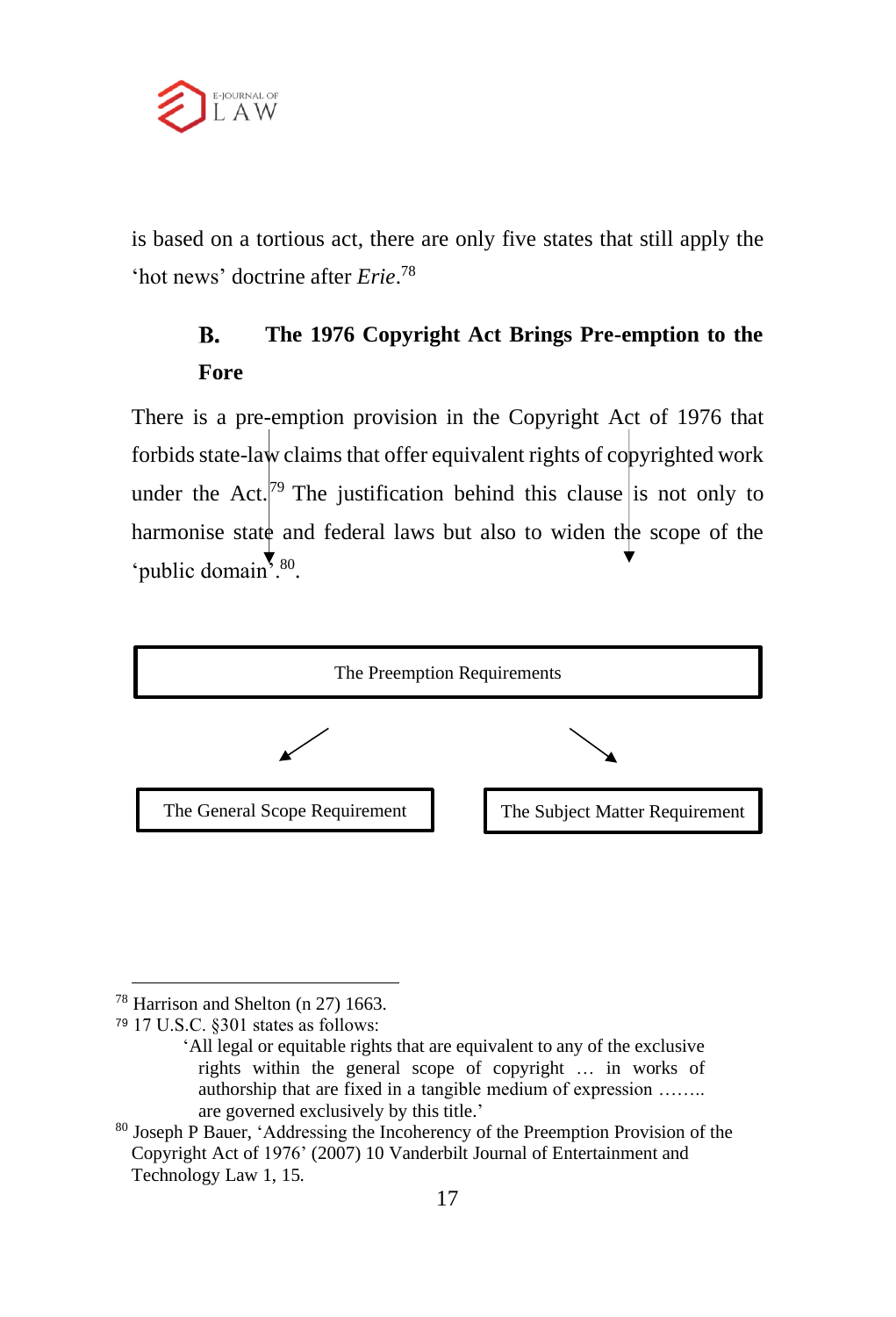# UNFAIR COMPETITION SOLUTIONS TO FACT-BASED-JOURNALISM AGAINST NEWS AGGREGATORS

-If there are equivalent rights of reproduction, performance, distribution or display (The Copyright Act of 1976 §301)

-Literary, musical, dramatic, pantomime, choreographic, pictorial, graphic, sculptural, motion pictures, other audiovisual, sound recordings, architectural works (The Copyright Act of 1976 § 102)

- All works above are assessed as a 'whole', the Act do not distinguish between copyrightable and uncopyrightable subject matter in the work

When looking at the requirements, one could argue that the 'hot news' doctrine *is* pre-empted by the Act. First, the misappropriation doctrine is based on reproduction of facts. It does not matter whether or not it is copyrightable because state law's aim by 'hot news' doctrine is merely to prohibit reproduction of underlying facts.  $81$  Second, in case journalistic articles as a whole could be considered as 'literary work', they fall within the scope of copyrightable subject matter even though the underlying factual information is in the public domain<sup>82</sup>. On the other hand, the House Report stated that misappropriation does not always mean the same as copyright infringement so that

Jane C Ginsburg, 'No Sweat Copyright and Other Protection of Works of Information after Feist v. Rural Telephone' (1992) 92 Columbia Law Review 338, 356. Schechter & Thomas (n 70) 530.

<sup>82</sup> ibid.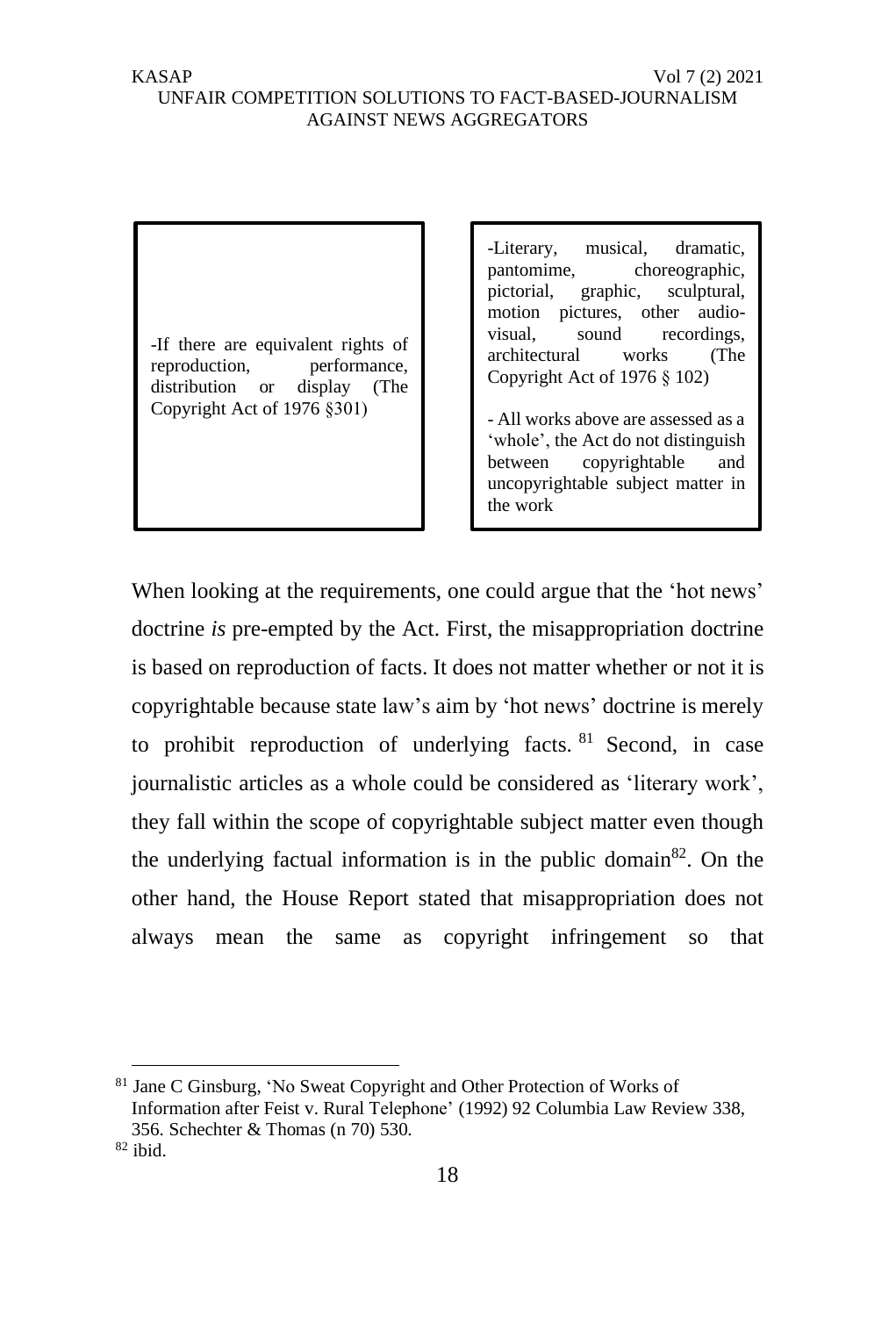

misappropriation claims are not pre-empted. <sup>83</sup> Against unfair and unnecessary acts of a competitor, including appropriating facts similar to 'hot news' in *INS*, a set of remedies should be offered.<sup>84</sup> The Second Circuit answered affirmatively, however, they required an 'extra element' test for the doctrine to survive.<sup>85</sup>

#### $\mathbf{C}$ **The 'Hot News' Doctrine Reborn: '***Motorola v. NBA'*

Motorola was producing and selling a product called 'SportsTrax', whereby a Sports Team Analysis and Tracking System (STATS) uploads the latest NBA games' information to a central site.<sup>86</sup> The SportsTrax offer consists of four sections: 'current', 'statistics', 'final scores' and 'demonstration'.<sup>87</sup> The dispute arose from the 'current' sections, which show the latest information on ongoing NBA games.<sup>88</sup> The information was uploaded two or three minutes after the facts of the game arose.<sup>89</sup> The NBA filed a suit against Motorola including copyright infringement and unfair competition by misappropriation

 $89$  ibid  $844 - 845$ .

<sup>83</sup> H.R.Rep. (n 58) 132, Ricketson and Ginsburg (n 11) 23. (In discussing whether or not the Berne Convention pre-empted unfair competition claims, Ricketson and Ginsburg argue that the quotation right under Art.10(1) does not prohibit those claims in cases where the quotation right goes beyond the purpose of the provision. Therefore, the excessive use of the right could be balanced with the fair competition requirement in member states.)

<sup>84</sup> H.R.Rep. (n 58) 132.

<sup>85</sup> Nat'l Basketball Ass'n v. Motorola, Inc., 105 F.3d 841 (2d Cir. 1997).

<sup>86</sup> ibid 844.

<sup>87</sup> ibid 843.

<sup>&</sup>lt;sup>88</sup> ibid 844. (This information was related to the teams, scores, who owns the ball, if the team is in the three-shot bonus or not, which quarter of the game, how much time remain in the quarter.)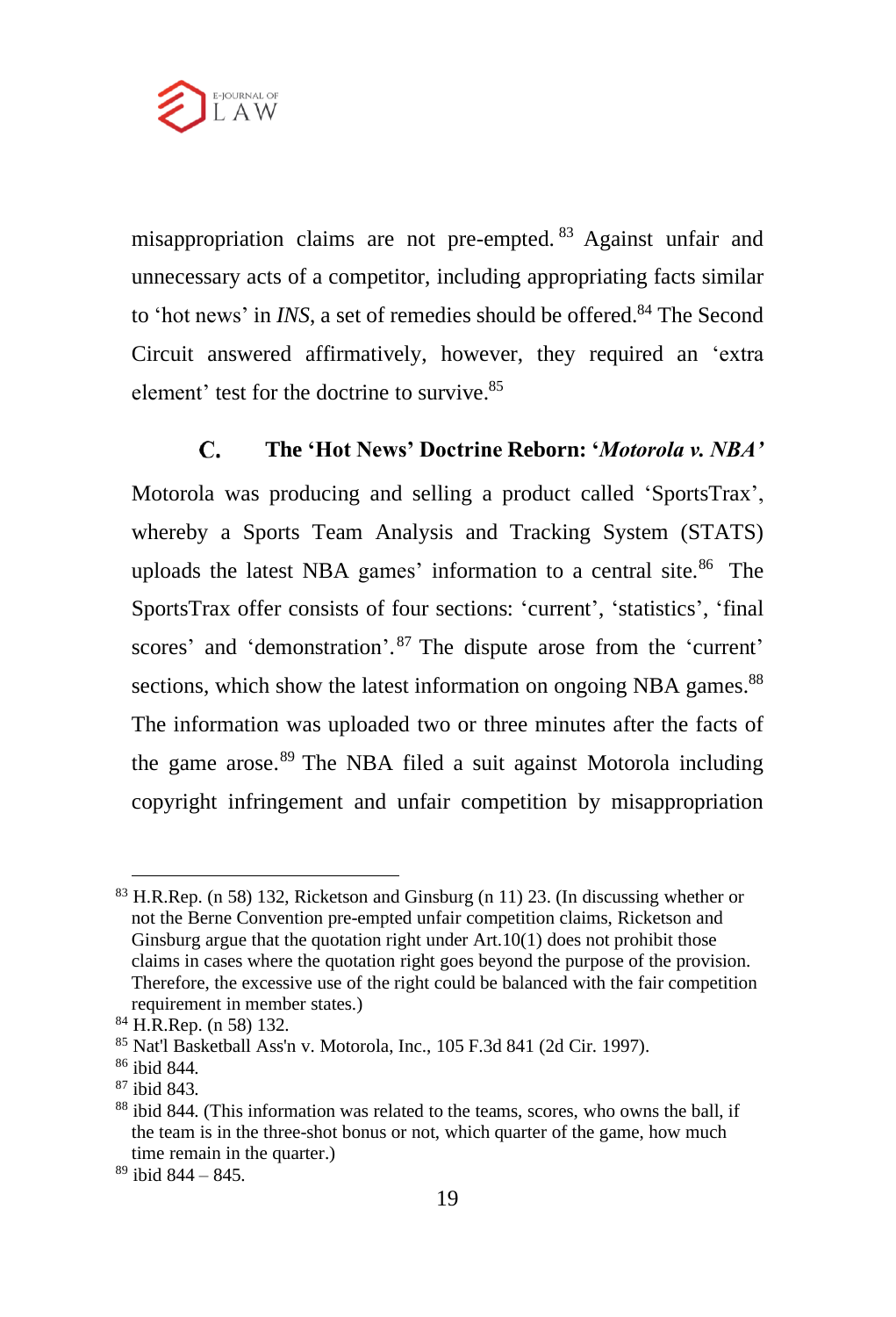claims. However, the district court only accepted the misappropriation claim, while granting an injunction against Motorola and STATS.<sup>90</sup> Upon the appeal of Motorola and STATS, the Court of Appeals held that although underlying games as a performance were not copyrightable–unlike broadcasting of the game itself–the Copyright Act of 1976 did not distinguish between two in determining the preemption of a misappropriation claim.<sup>91</sup> The court concluded that solely a narrow misappropriation claim endures regarding actions in relation to the subject matter under the Act. $92$  But this requires a five-element test $^{93}$ :

<sup>90</sup> ibid 845.

<sup>91</sup> ibid 849.

<sup>92</sup> ibid 852.

<sup>93</sup> ibid 852.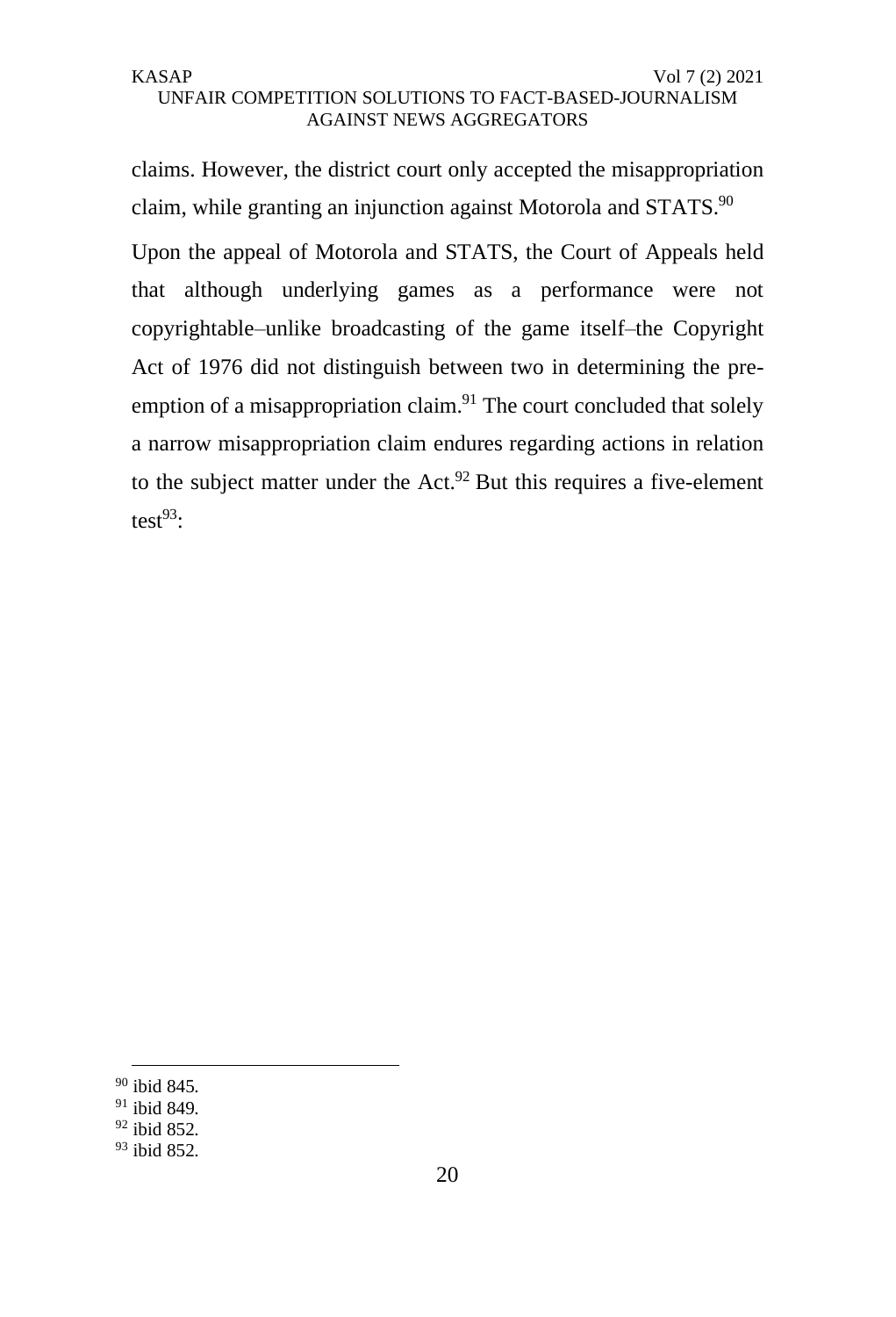



After applying the requirements, the court reached a conclusion that the actions of Motorola and STATS did not constitute misappropriation because their products did not compete with the NBA directly.<sup>94</sup> This case showed how *INS*-type claims have endured under the Act and are

<sup>94</sup> ibid 853.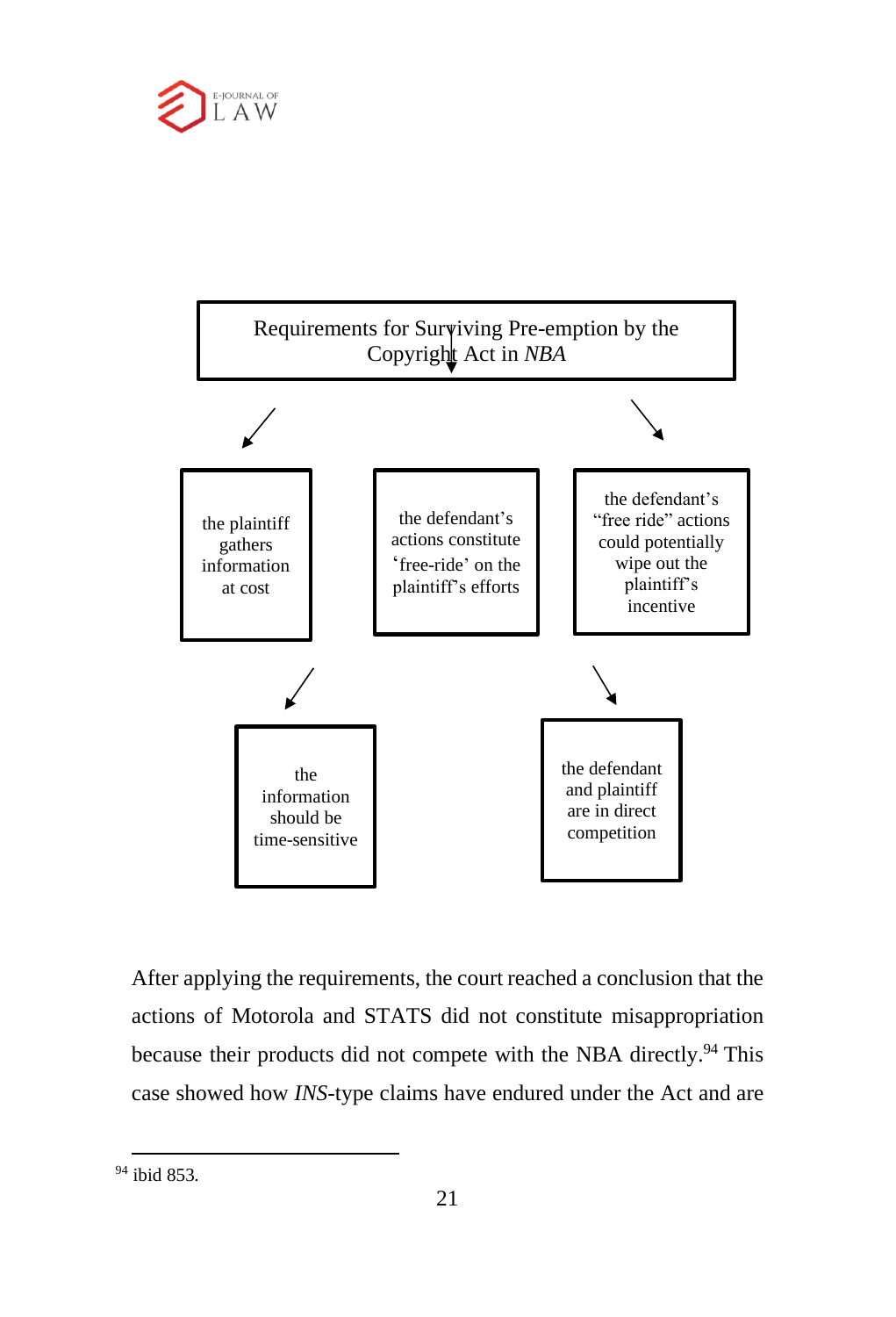not pre-empted. By doing this, however, it also narrowed the scope of misappropriation in order not to neglect the aim of Congress that leaves facts and intangible concepts in the public domain.<sup>95</sup>

#### D. **'Hot News' Today**

In another case related to the misappropriation doctrine, *Barclays v. Theflyonthewall,* the Second Circuit applied the misappropriation doctrine in depth against the news aggregator. The plaintiffs (The Firms) in the case offer brokerage services to clients by researching extensively, and summarising this extensive research into reports, which include suggestions of buying, selling or holding bonds.<sup>96</sup> For many years, the Firms had usually sent these reports to clients every morning before the market opening.<sup>97</sup> The defendant (Fly), a financial news aggregator, acquired and excerpted the Firms' seventeen reports, and published them on its website before the beginning of the trading day.<sup>98</sup> The Firms commenced legal action against Fly on the basis of copyright infringement and 'hot news' misappropriation.<sup>99</sup> The district court granted the Firms statutory damages for the copyright claims, and also enjoined Fly from releasing the Firms' recommendations no sooner than between half an hour and several hours after publication, as a direct answer to the Firms misappropriation claims. <sup>100</sup> Fly conceded the copyright infringement allegations and only appealed the

 $95$  Schechter & Thomas (n 70) 533.

<sup>96</sup> Barclays Capital Inc. v. Theflyonthewall.com, Inc., 650 F.3d 876, 879 (2d Cir. 2011) <sup>97</sup> ibid.

 $98$  ibid.

<sup>99</sup> ibid 880.

<sup>100</sup> ibid 887.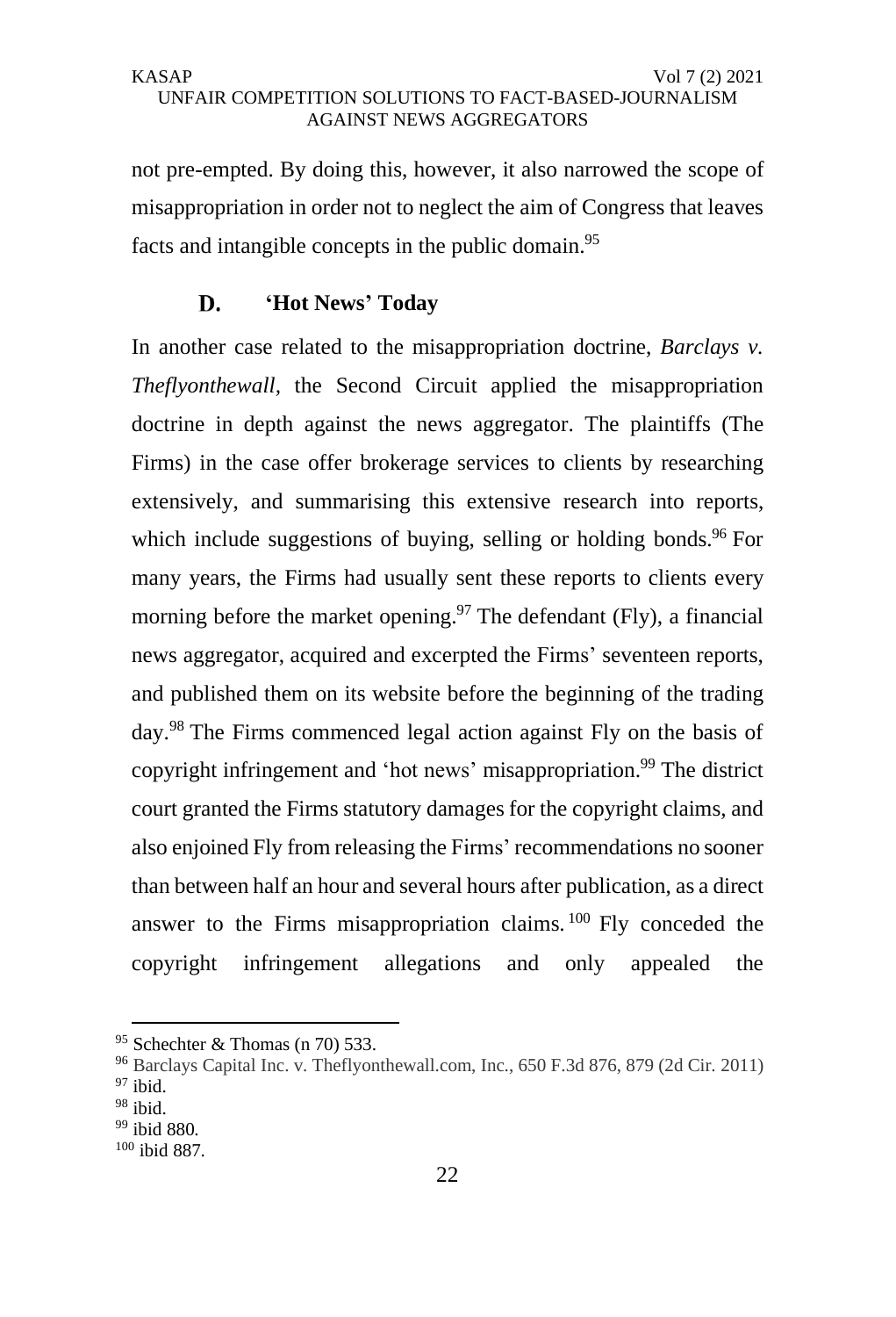

misappropriation claims on the ground that its actions did not constitute 'misappropriation'. 101

However, the Second Circuit applied a three-element test–in contrast to the five-element test in *NBA*–to prevent misappropriation claims from being pre-empted. These are: (1) time-sensitive valuable information; (2) the defendant's free riding, and; (3) the free riding's threat to the plaintiff's existence or that of the product or service. <sup>102</sup> By applying this test, the court reversed the decision on the basis that Fly did not free ride on the Firms because the latter produce news whereas the defendant is 'breaking' it. <sup>103</sup> The court compared *INS* facts to *Barclays,* and concluded that the actions of INS (i.e., appropriating news and selling it as its own), are not as the same as Fly's actions. This is because, first of all, the Firms were creating recommendations rather than acquiring (as in *INS*), and secondly Fly was selling recommendations with precise attribution to the Firms instead of representing as its own.<sup>104</sup> Moreover, there was no evidence that the Firms lost substantial revenue after Fly's publications so that third requirement was similarly not satisfied.<sup>105</sup>

Both *INS* and *Barclays* emphasise that sharing of facts is necessarily in the public interest, whereas entities that gather facts and make profit from it in the market shall be incentivised to keep their business for the

<sup>101</sup> ibid 886.

 $102$  ibid 900. (However, in his concurrence opinion, Judge Raggi applied the fiveelement test in determining direct competition between Fly and the Firms.) <sup>103</sup> ibid 902.

<sup>104</sup> ibid 902-904.

 $105$  ibid 904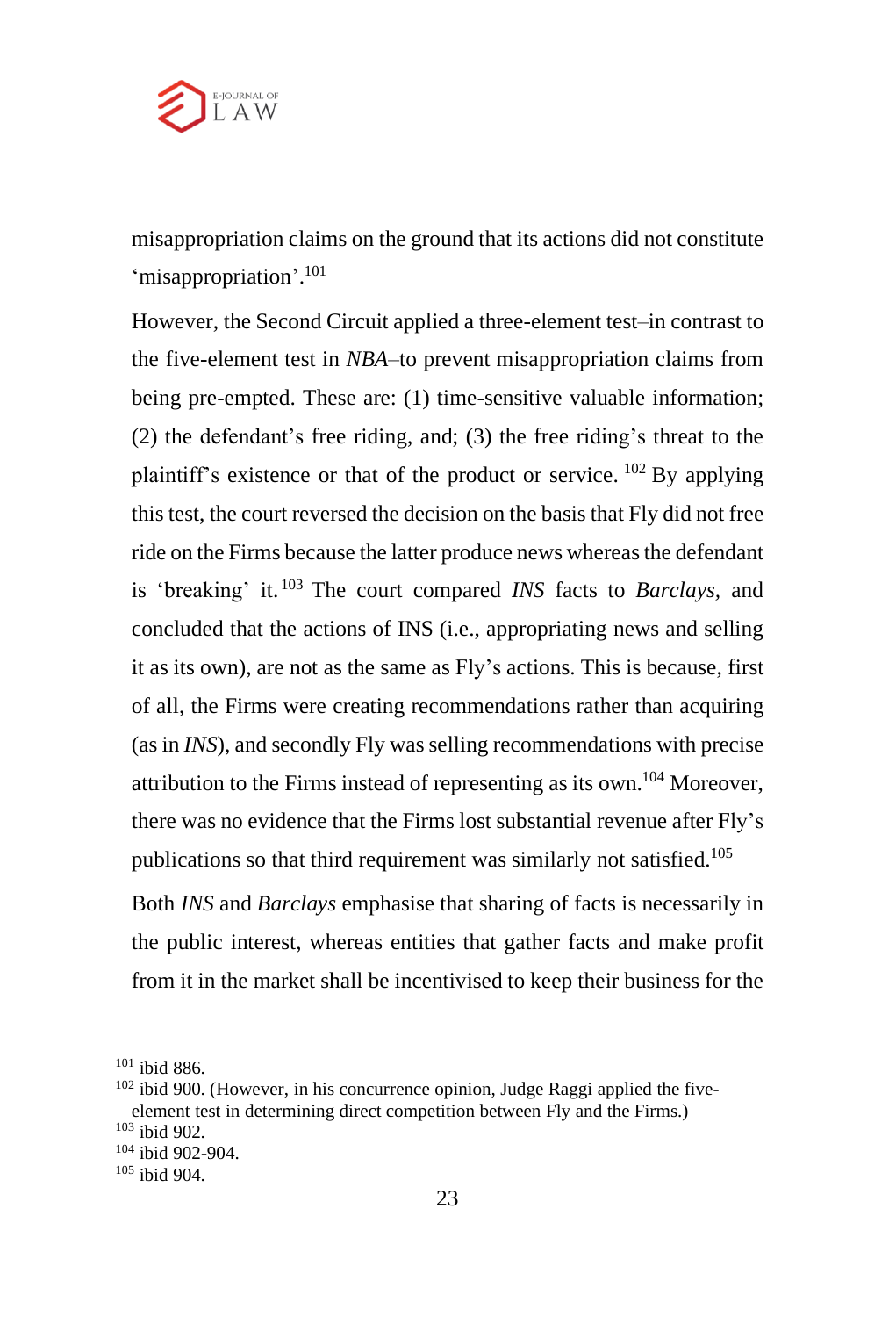benefit of the public.<sup>106</sup> So, the Second Circuit left the door open to keep misappropriation claims alive by giving a hypothetical example. The court said that were a Firm to gather and disseminate some public facts related to securities recommendations, and had Fly taken and reproduced the facts from the Firm's assumed service, Fly could have been enjoined from reproducing the facts under an *INS*-type claim.<sup>107</sup> Taking two requirements out of the five-element test of NBA would make misappropriation claims unfairly broad because the connection between free riding and the factual information that was obtained by huge investing is significant. $108$ .

It remains unclear whether the Court intended to create three-element test or merely applied this once.<sup>109</sup> Nor has addressed news aggregators' free ride on newspapers companies yet. If *INS*-type claims are applied to today's news aggregators by using *NBA* test, it is likely to be tough examination unlike *INS*.<sup>110</sup> First, a court will look at a make-or-break examination as the Second Circuit in *Barclays* did.<sup>111</sup> Since newspaper companies and news aggregators are both in the 'breaking news' market, the court would apply a classical free-ride investigation.<sup>112</sup> The first factor in *NBA* could be satisfied simply because major newspapers companies gather the news at cost by recruiting journalists, providing

<sup>&</sup>lt;sup>106</sup> Luis Zambrano, 'Still an Alternative Way to Protect Traditional News: Why Barclays Did Not Kill the Hot News Tort Other Developments in Intellectual Property' (2012) 27 Berkeley Technology Law Journal 957, 972.

<sup>107</sup> Barclays (n 96) 905-906.

 $108$  Harrison and Shelton (n 27) 1660.

<sup>109</sup> ibid.

<sup>110</sup> Schmidt (n 73) 976.

 $111$  Zambrano (n 106).

 $112$  ibid.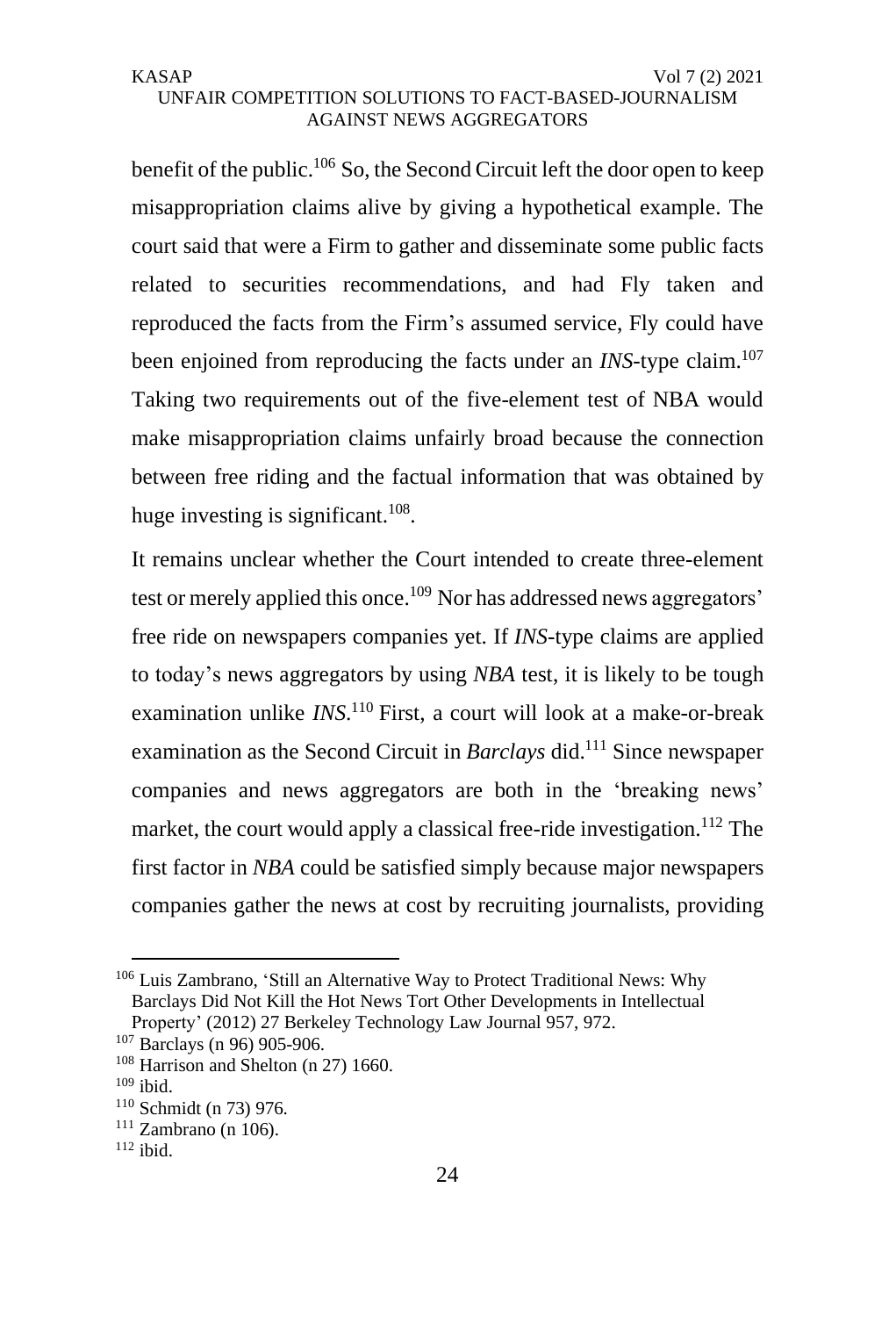

office, state-of-the-art equipment and so on. <sup>113</sup> Regarding second requirement, the characteristic of the newspapers' product is timesensitive, however, the news aggregators' use of news could vary, and require specific determination each case.<sup>114</sup> When it comes to third requirement, news aggregators' use of content would satisfy 'free riding' conditions because they heavily based on factual information gathered by news companies, and their investments are relatively small compared to news companies.<sup>115</sup>

In determining a direct competition requirement, since bloggers and individual journalists use factual information by reproducing, showing linkage or adding their personal judgment, they make unclear the correlation between the news industry and freedom of speech.<sup>116</sup> It can be argued that due to the shift in news readers' habits (consuming news online, for free), the fourth requirement would be satisfied by showing that traditional news organisations' websites are in direct competition with those of the news aggregators.<sup>117</sup> But to counterclaim that they lacked 'press agency' characteristics would not be a sufficient defence for news aggregators because their effect on the news industry is highly detrimental.<sup>118</sup> Lastly, when considering the fifth element, this might

<sup>113</sup> Jensen (n 35) 567.

 $114$  Isbell (n 5) 18-19.

<sup>115</sup> Jensen (n 35) 568, Isbell (n 5) 19. (However, Isbell argues that 'free ride' requirements depend on a type of aggregators. For example, blog aggregators generally use additional content so 'free ride' requirements would not be satisfied in these types of aggregators compared to AHN's actions.)

<sup>116</sup> Schmidt (n 73) 334.

<sup>117</sup> Jensen (n 35) 568.

<sup>118</sup> Schmidt (n 73) 334.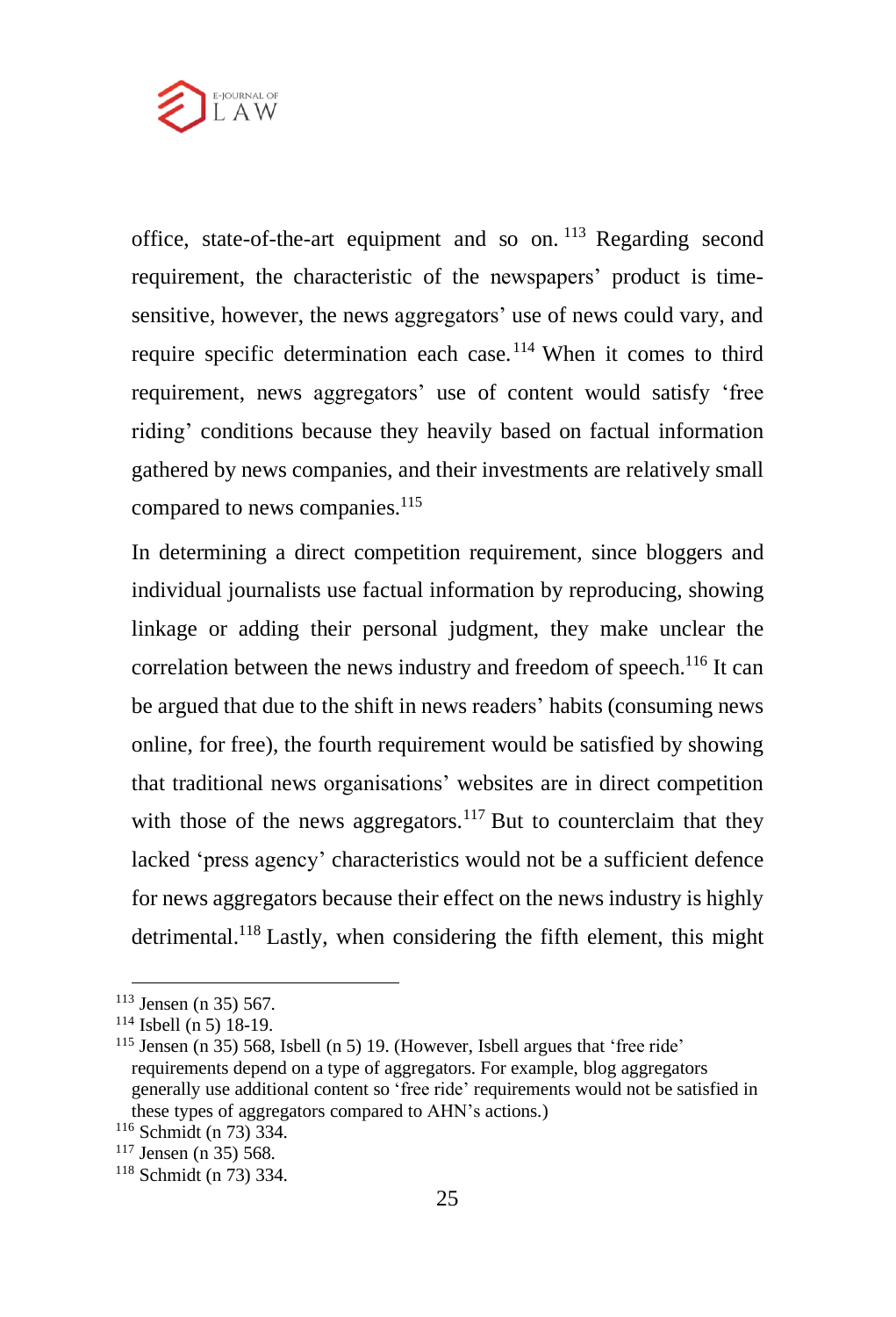still remain controversial because the major new organisations may invest in other markets so the question of whether the threat should be against merely news business or all the plaintiff's investments would remain unclear.<sup>119</sup>

To summarize, misapprapriation doctrine has been narrowly used so far, and the question of whether or how the doctrine would be applied to news aggregators remains unclear.<sup>120</sup> Pre-emption analysis is another factor that results in the ambiguity of the doctrine.<sup>121</sup> Since different jurisdictions resolve disputes in distinct ways, the adoption of the misappropriation doctrine in a broader number of states would culminate in inconsistencies.<sup>122</sup>

# **THE NEED OF FEDERAL REGULATION TO SAVE JOURNALISM**

The two proposals posed here to rescue journalism –misappropriation and IP protection– are not efficient solutions due to the many reasons as discussed above. However, a federal statute protecting hot news against free riders for a limited time might prove the answer, with benefits for both traditional news and journalism and society at large.<sup>123</sup> Accordingly, the European Commission has recently proposed a directive, and some European countries have implemented similar

<sup>119</sup> Harrison and Shelton (n 27) 1685.

 $120$  Jensen (n 35) 568., Zambrano (n 106) 980.

 $121$  Schmidt (n 73) 331.

<sup>122</sup> Harrison and Shelton (n 27) 1675.

 $123$  ibid 1680., Rex Y Fujichaku, 'The Misappropriation Doctrine in Cyberspace: Protecting the Commercial Value of Hot News Information Recent Development' (1998) 20 University of Hawai'i Law Review 421, 471., Jensen (n 35) 569.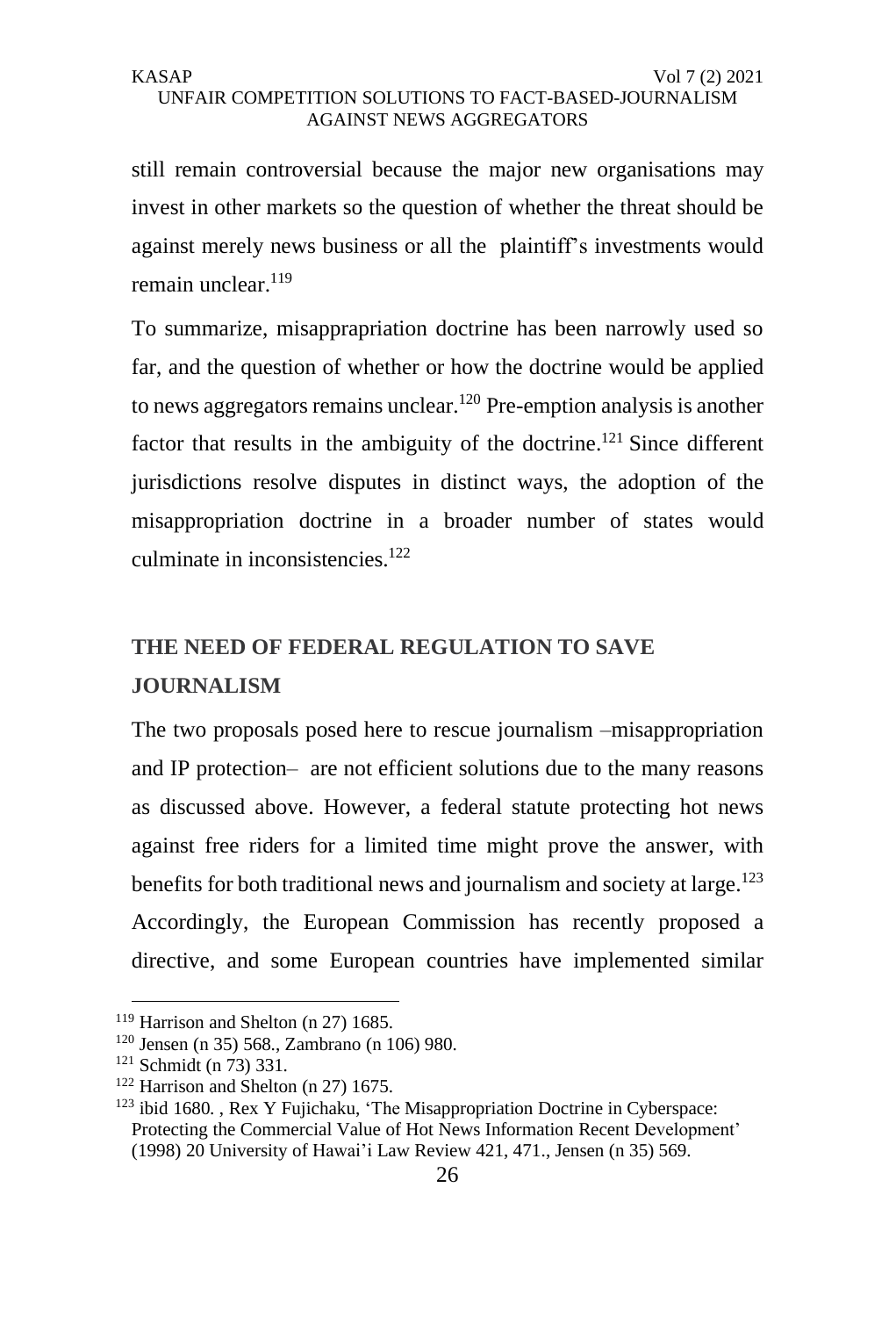

regulation at the national level, granting ancillary rights to news organisations, newspapers, magazines, and other media organizations to prevent digital reproduction of their publications.<sup>124</sup>

The main advantages of federal regulation would be to establish a distinct national scheme for implication of the hot news doctrine,<sup>125</sup> and to foreclose pre-emption controversies. <sup>126</sup> This national hot news regulation could provide remedies that contain injunctions or damages against free riders. The proposed regulation would not have to be under of the Copyright Code, so it would be under the Commerce Code instead to escape from criticisms over proprietorial rights over factual information.<sup>127</sup> However, proposed solution of granting proprietoriallike protection to facts would raise the question of whether it contradicts the First Amendment of the US Constitution. 128

<sup>124</sup> Commission, 'Proposal for a Directive of the European Parliament and of the Council on copyright in the Digital Single Market' 0280 COM (2016) 593 final, Art.11 (The justification behind the proposed directive is to make sure the consistency of news industry mainly because they are deprived of licensing revenues from their publications' use in the digital environment by news aggregators, thereby having detrimental impact on society's access to information. Although the Directive proposes twenty-year protection, this should be considered as a *sui generis* right based on unfair competition principles as discussed above); Matthew Karnitschnig and Chris Spillane 'Plant to Make Google Pay for News Hits Rocks' Politico (Belgium, 15 February 2017) <https://www.politico.eu/article/plan-tomake-google-pay-for-news-hits-rocks-copyright-reform-european-commission/> accessed 18 December 2017 (Germany and Spain implemented parallel regulation that gives ancillary rights to news publishers.)

<sup>&</sup>lt;sup>125</sup> Harrison and Shelton (n 27) 1680.

 $126$  Jensen (n 35) 570.

 $127$  Ginsburg (n 81) 369-374.

<sup>&</sup>lt;sup>128</sup> Eugene Volokh, 'Freedom of Speech and Information Privacy: The Troubling Implications of a Right to Stop People from Speaking about You Symposium: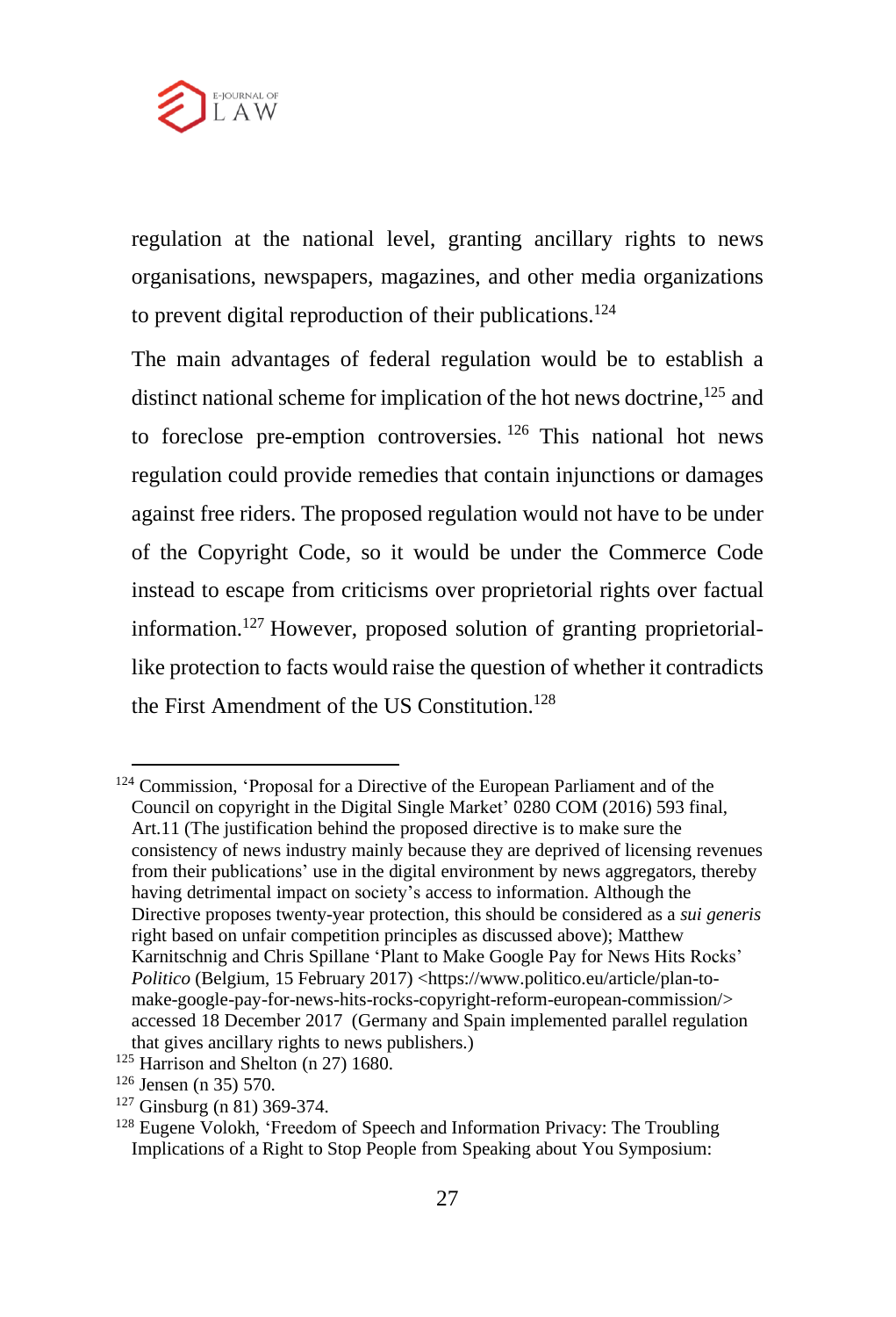# **First Amendment Concerns**

Since sharing facts is strongly protected within the ambit of freedom of speech under the Constitution, a proposed statutory hot news right might violate First Amendment. <sup>129</sup> Some take the view that the protection of 'facts' and the First Amendment have the same aim, which is to create an incentive progress the flow of knowledge in the public interest. <sup>130</sup> The principle, however, requires extensively accessible information in the public domain since its aim is to disseminate the knowledge as extensively as possible by rewarding original works.<sup>131</sup>

In other words, copyright functions in a democratic society to maintain a balance between economic motivations and the broadest possible scope of the public domain.<sup>132</sup> Free riders can either collect the facts independently or wait until hot news' limited time ends.<sup>133</sup> It therefore can be thought that a hot news statute would not contradict the First Amendment; conversely it protects it by sharing same concerns.<sup>134</sup>

Cyberspace and Privacy: A New Legal Paradigm' (1999) 52 Stanford Law Review 1049, 1070-1071.

<sup>129</sup> Google Inc., 'Comments on Federal Trade Commission's News Media Workshop and Staff Discussion Draft on "Potential Policy Recommendations to Support the Reinvention of Journalism" (2010) 17

<sup>&</sup>lt;https://www.ftc.gov/sites/default/files/documents/public\_comments/2010/07/54450 5-05218-55014.pdf> accessed 20 November 2017.

 $130$  Ginsburg (n 81) 386.

<sup>131</sup> Neil Weinstock Netanel, 'Copyright and a Democratic Civil Society' (1996) 106 Yale Law Journal 283, 363.

<sup>132</sup> ibid 363-364.

<sup>&</sup>lt;sup>133</sup> Brian Westley, 'How a Narrow Application of Hot News Misappropriation Can Help Save Journalism Comment' (2010) 60 American University Law Review 691, 728.

<sup>&</sup>lt;sup>134</sup> Harrison and Shelton (n 27) 1682.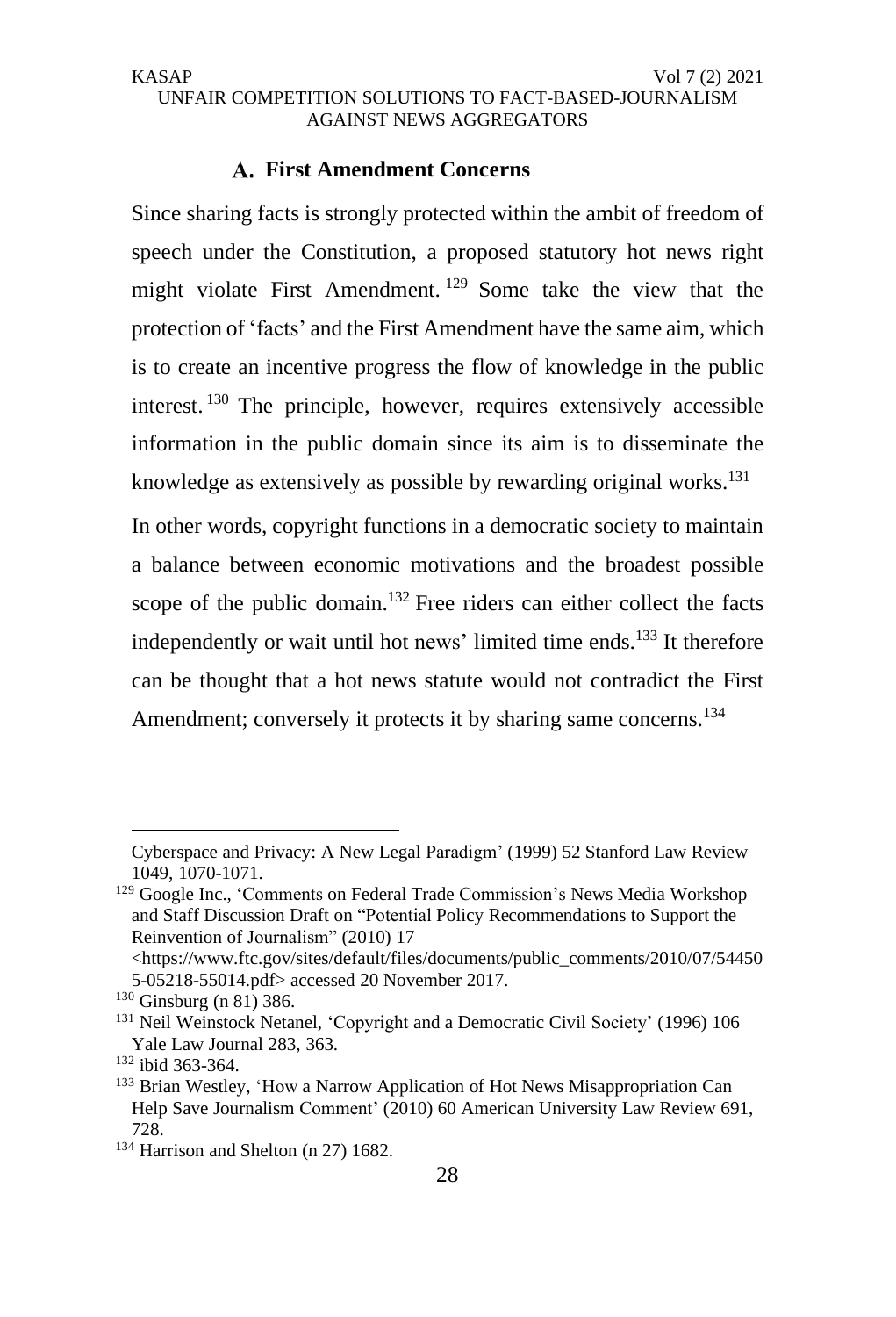

#### **B. The Scope of Hot News Rights**

In designing 'hot news' rights, the proposed statute should be based on unfair competition instead of prohibiting only reproducing or copying.<sup>135</sup> The *NBA* test could be taken an example for determining misappropriation regulation apart from fifth element, which is likely to create difficulties.<sup>136</sup>

First of all, the fresher the news is, the more valuable it is. That said, the freshness–value nexus depends on the type of news because some news, such as information about natural phenomena, may have merely a few hours protection whereas theatre listings may be still considered hot news until the showing time has passed.<sup>137</sup>

Regarding the second condition, major news companies would easily satisfy it because most of time factual information in hot news should be gathered at cost by them.<sup>138</sup> With reference to 'free riding', as discussed earlier, this will be easily satisfied since most free riders rely heavily on news gathered by traditional news outlets – newspapers, news agencies and public broadcasters.

The 'direct competition' requirement is should be allowed in determining 'hot news' in order to differentiate between interests of

<sup>135</sup> Jensen (n 35) 571.

<sup>&</sup>lt;sup>136</sup> Harrison and Shelton (n 27) 1685.

<sup>&</sup>lt;sup>137</sup> ibid 1686. (Harrison and Shelton argue that in case of public safety and public's need to know the emergency situation, public safety weighs upon hot news rights.)

<sup>138</sup> Harrison and Shelton (n 27) 1687. (Harrison and Shelton make an exception for some news gathered at no cost, thereby having no right of these news.)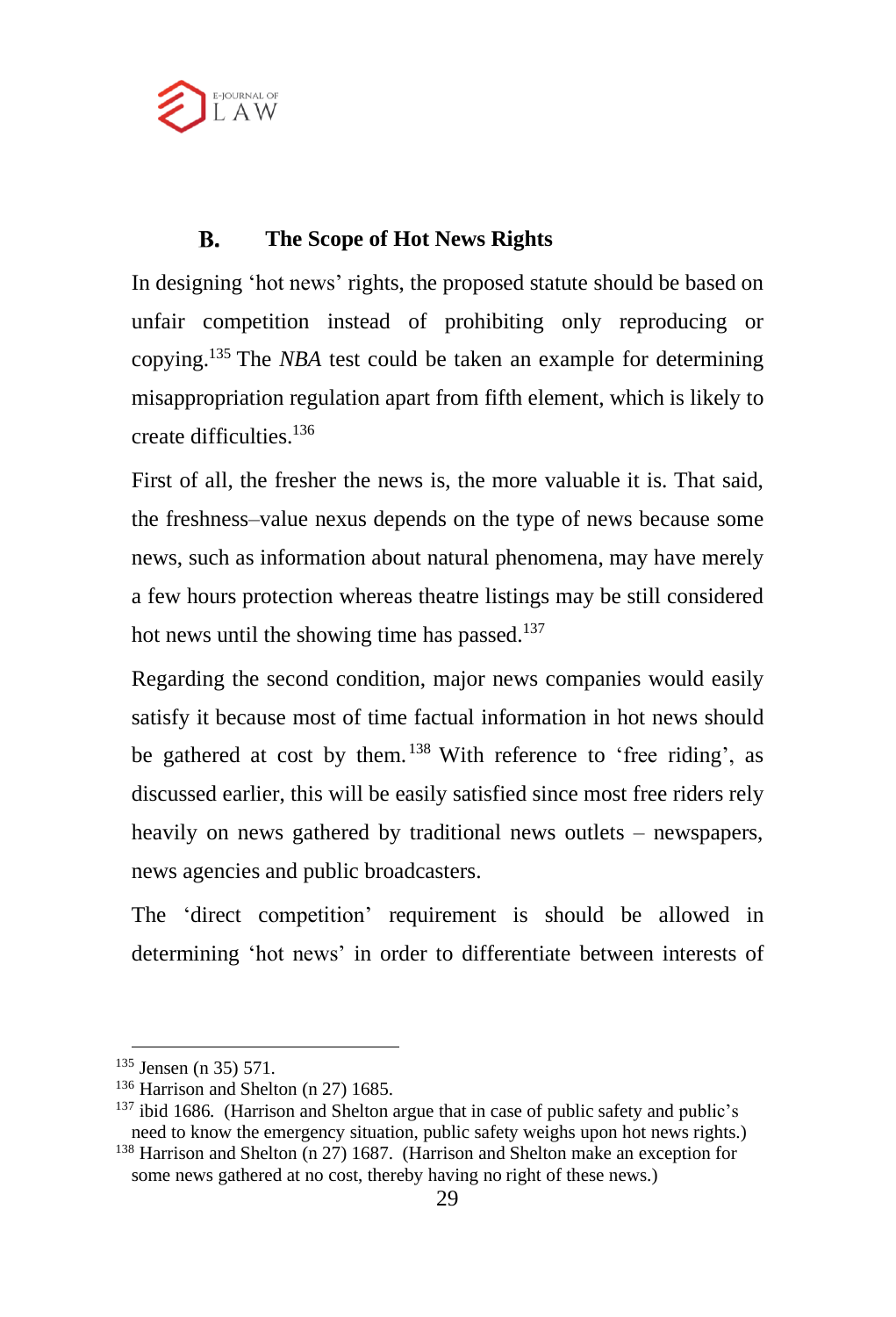copyright protection and hot news misappropriation.<sup>139</sup> This is because in case of being downloaded a copyrighted work, the author's loss is merely a price of one book, whereas in a hot news dispute the court will look at if any lost revenue since news pirate makes profit from factual information that it did not invest. $140$  The fifth is problematic because since the news companies may deal with different markets, the question of whether a free rider's threat against the plaintiff should be only against the plaintiff's news business or all the plaintiff's investments is unclear.<sup>141</sup> Regarding the question of which type of news should be protected, particular types of news that require extensive research and impact on society to advance in knowledge would deserve more protection than other news that merely about entertainment, staged events or produced without at cost.<sup>142</sup>

# **CONCLUSION**

Dissemination of knowledge is an essential part of society. Traditional news gathering outlets– newspapers, news agencies, and public broadcasters –are a key tool for the dissemination of knowledge in the public interest, with great benefit to democracy. Society must be able to secure this tool against free riders in the digital age. We therefore should offer enough protection to traditional news gatherers to survive in the new millennium. The limited protection of copyright law does

<sup>&</sup>lt;sup>139</sup> Harrison and Shelton (n 27) 1687.

<sup>&</sup>lt;sup>140</sup> ibid 1688. (Harrison and Shelton explain that hot news policy should focus on the unfair competitiveness as in *Feist.*)

<sup>141</sup> ibid 1685.

<sup>142</sup> ibid 1668.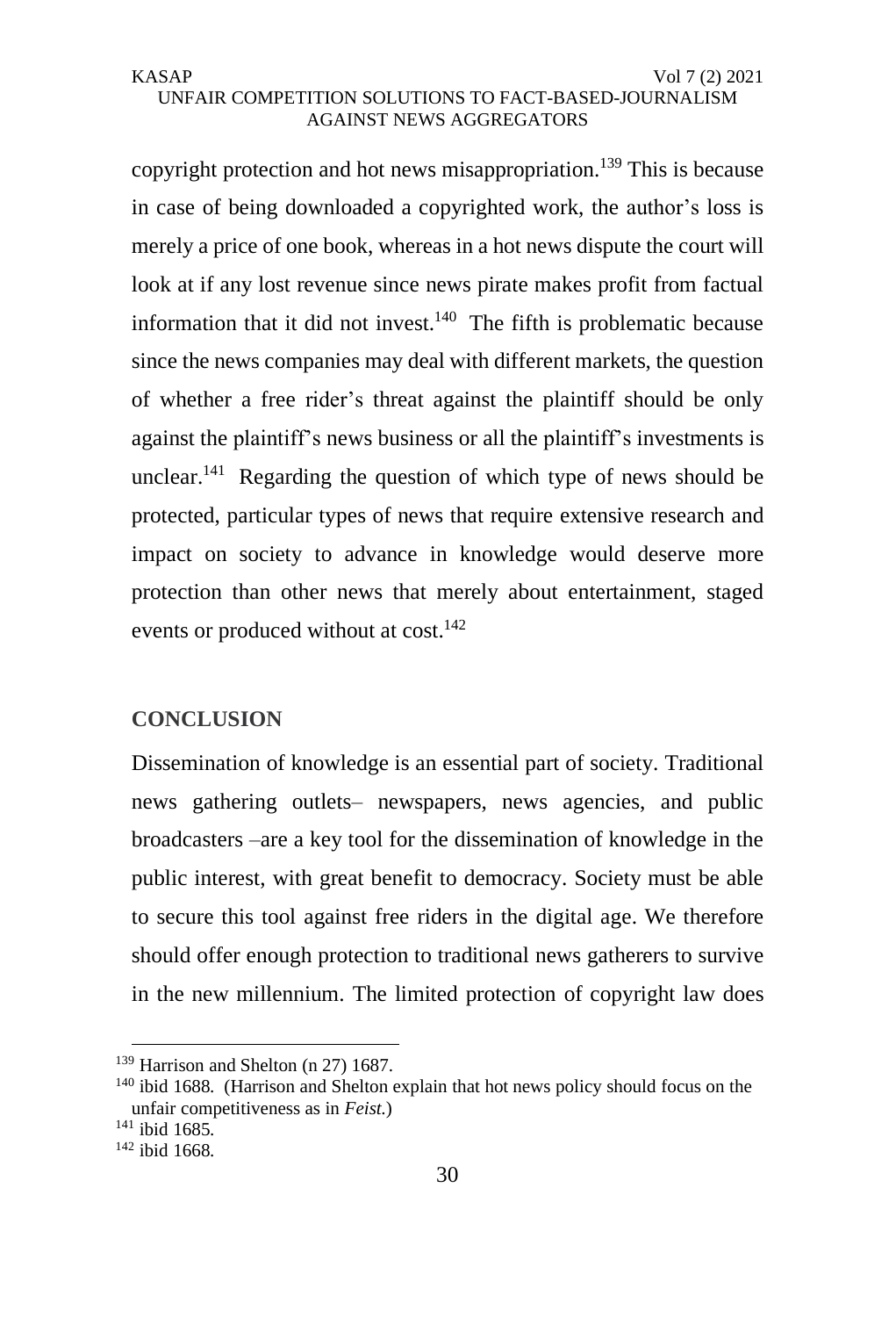

not address the problem efficiently. However promising the *INS* decision was as federal common law, the 'hot news' doctrine has been applied little after *Erie*. Moreover, the Copyright Act of 1976 made the pre-emption provision the main focus of the Act to widen the public domain with factual information. Despite this aim of the Act, free riders have benefit from public's facts by commercialising it. 'Hot news' has survived, but it has been used quite narrowly via thorough tests in *NBA* and *Barclays*.

Federal hot news legislation, which would grant news producers sole use of factual information that they had gathered at cost for a specific time and would give remedies against free riders in the market, would overcome these difficulties better than proprietorial or state-commonlaw approaches. This would definitely bring up First Amendment concerns, and of course free speech. To prevent news aggregators from using commercially valuable news while it is fresh does not violate the First Amendment; conversely it supports First Amendment values. This is because if there is not trustworthy news in the market, no news aggregators could reproduce factual information, thereby preventing public benefit from knowledge. The legislation's aim would therefore be to keep a balance between trustworthy news producers' incentives and the public interest, as pointed out in *INS.*

The *NBA* test is a reasonable path to follow in the legislation. News that requires extensive research and reporting skills should get hot news protection, whereas news for magazines, entertainment or that becomes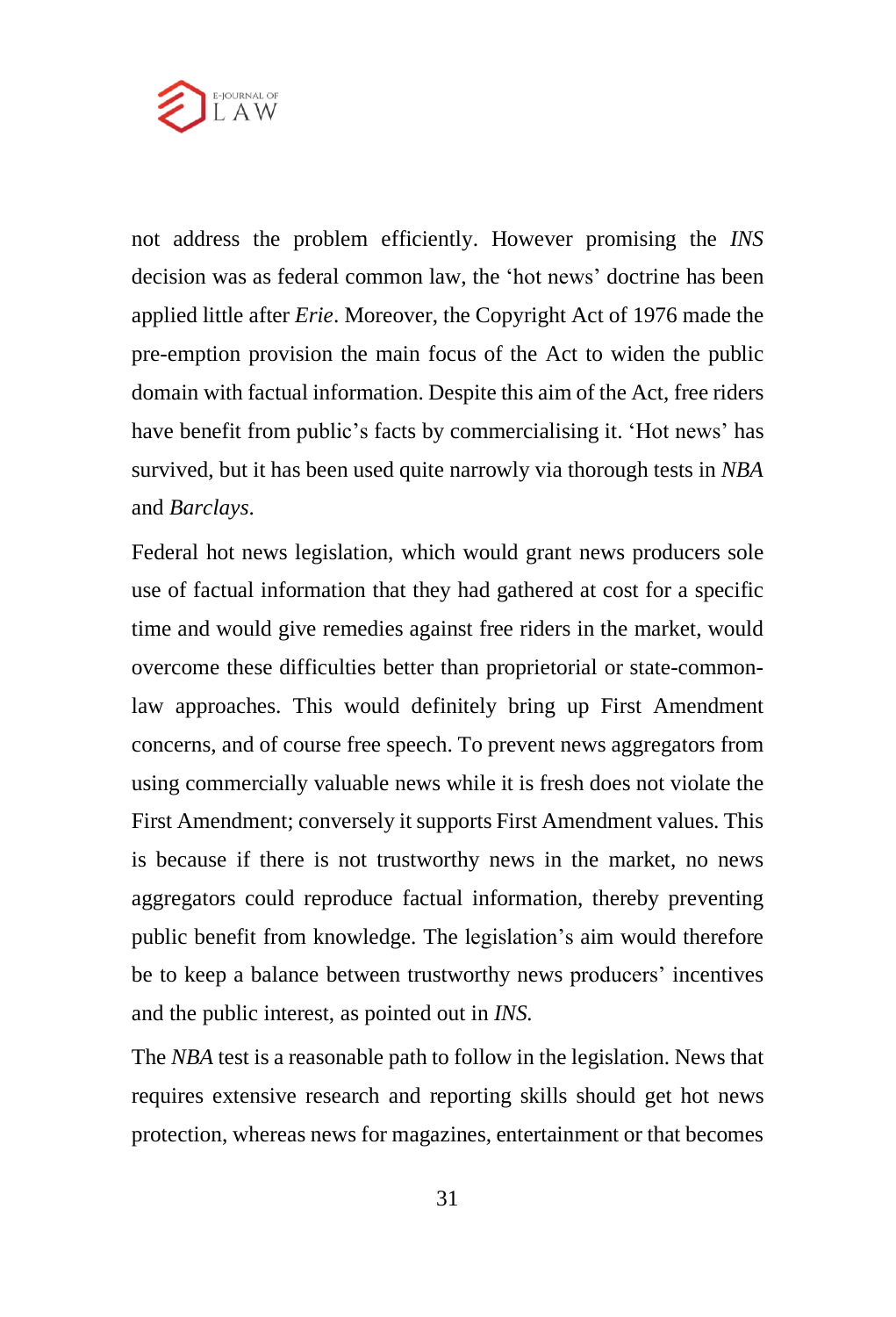public naturally without investment in research to uncover it does not need to have such protection.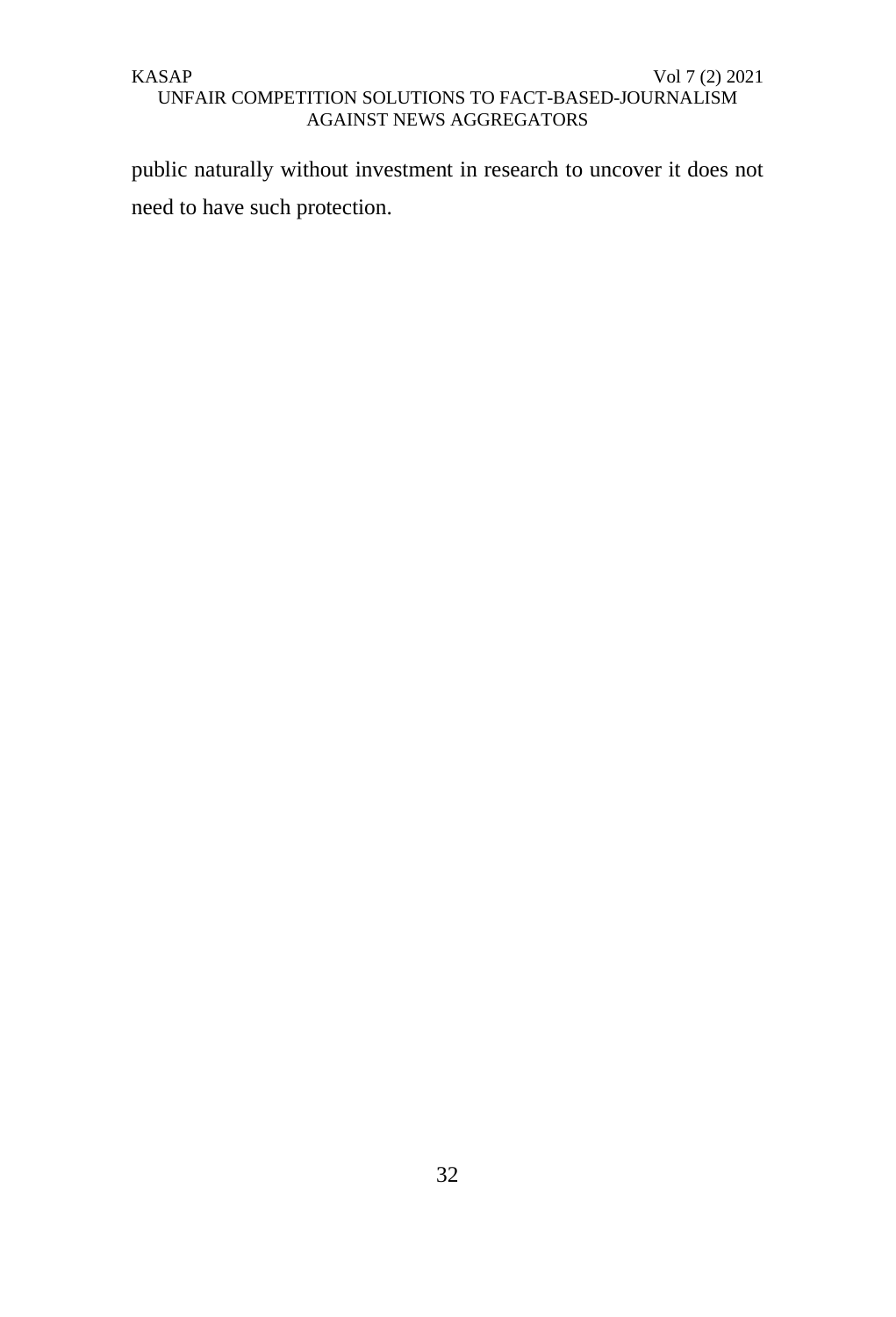

# **BIBLIOGRAPHY**

## Books

*—— Records of the Intellectual Property Conference of Stockholm*, *June 11 to July 14, 1967,* vol 2 (Stockholm Intellectual Property Conference, WIPO 1971).

*—— Records of the Intellectual Property Conference of Stockholm*, *June 11 to July 14, 1967,* vol 1 (Stockholm Intellectual Property Conference, WIPO 1971)

Hamilton J., *All the News That's Fit to Sell: How the Market Transforms Information Into News* (Princeton University Press 2004).

Nimmer M.B. & Nimmer D., *Nimmer on Copyright* (Matthew Bender, 2017).

Ricketson S., 'WIPO Study on Limitations and Exceptions of Copyright and Related Rights in the Digital Environment' (2003).

Schechter R.E. & Thomas J.R., *Principles of Copyright Law: Concise Hornbook Series* (West, 2010).

### Journal Articles

Baird D.G., 'Common Law Intellectual Property and the Legacy of International News Service v. Associated Press' (1983) 50 University of Chicago Law Review 411.

Balganesh S., 'Hot News: The Enduring Myth of Property in News' (2011) 111 Columbia Law Review 419.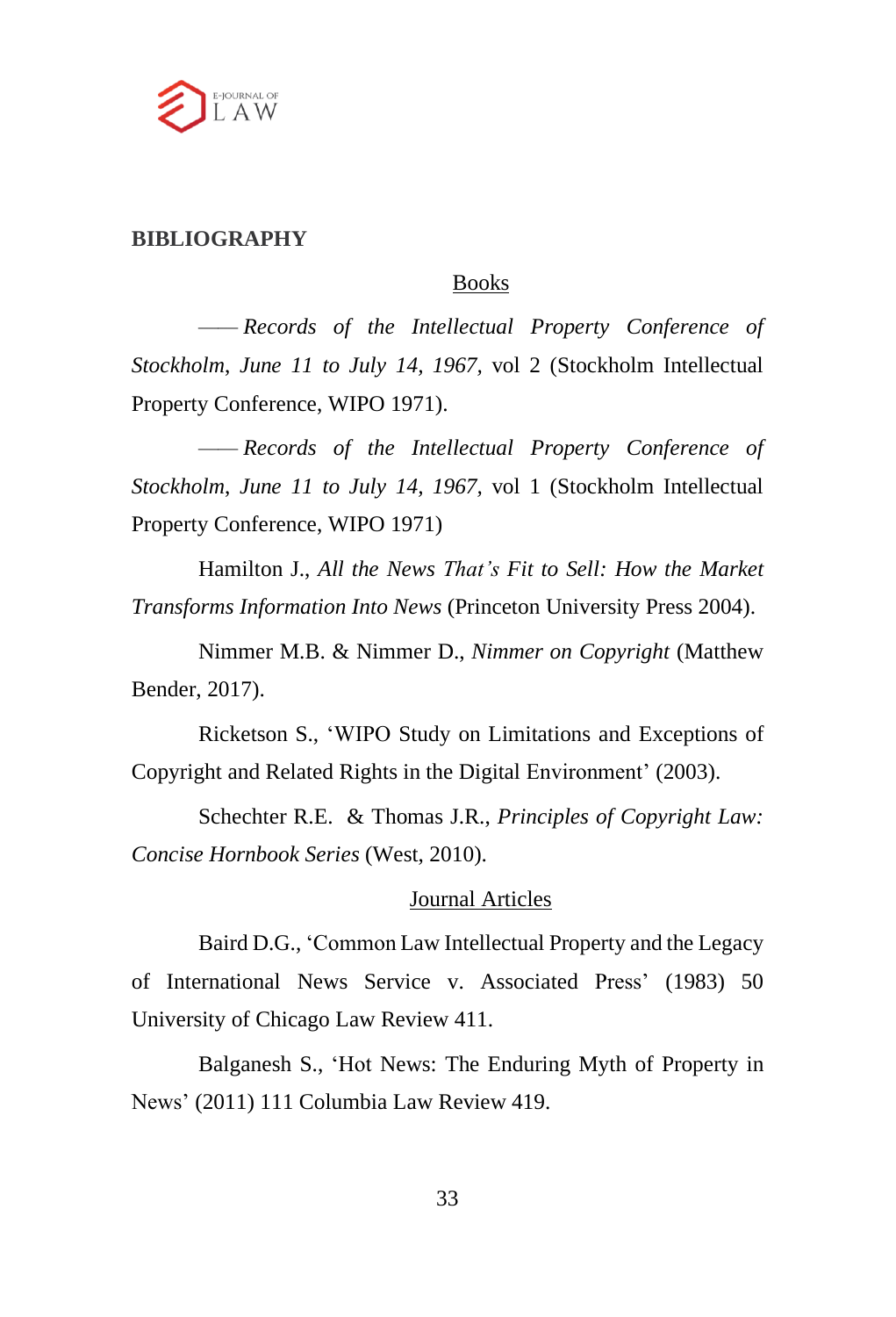Bently L., 'Copyright and the Victorian Internet: Telegraphic Property Laws in Colonial Australia Symposium - Intellectual Property at a Crossroads: The Use of the Past in Intellectual Property Jurisprudence' (2004) 38 Loyola of Los Angeles Law Review 71.

Ginsburg J.C., 'No Sweat Copyright and Other Protection of Works of Information after Feist v. Rural Telephone' (1992) 92 Columbia Law Review 338.

Harrison J.L. and Shelton R., 'Deconstructing and Reconstructing Hot News: Toward a Functional Approach' (2012) 34 Cardozo Law Review 1649.

Holte R.T., 'Restricting Fair Use to Save the News: A Proposed Change in Copyright Law to Bring More Profit to News Reporting' (2008) 13 Journal of Technology Law & Policy 1.

Jensen A.E., 'When News Doesn't Want to Be Free: Rethinking Hot News to Help Counter Free Riding on Newspaper Content Online Comment' (2010) 60 Emory Law Journal 537.

Netanel N.W., 'Copyright and a Democratic Civil Society' (1996) 106 Yale Law Journal 283.

Pilch J.T., 'Fair Use and Beyond: The Status of Copyright Limitations and Exceptions in the Commonwealth of Independent States' (2004) 65 6 C&RL 468.

Rex Y.F., 'The Misappropriation Doctrine in Cyberspace: Protecting the Commercial Value of Hot News Information Recent Development' (1998) 20 University of Hawai'i Law Review 421.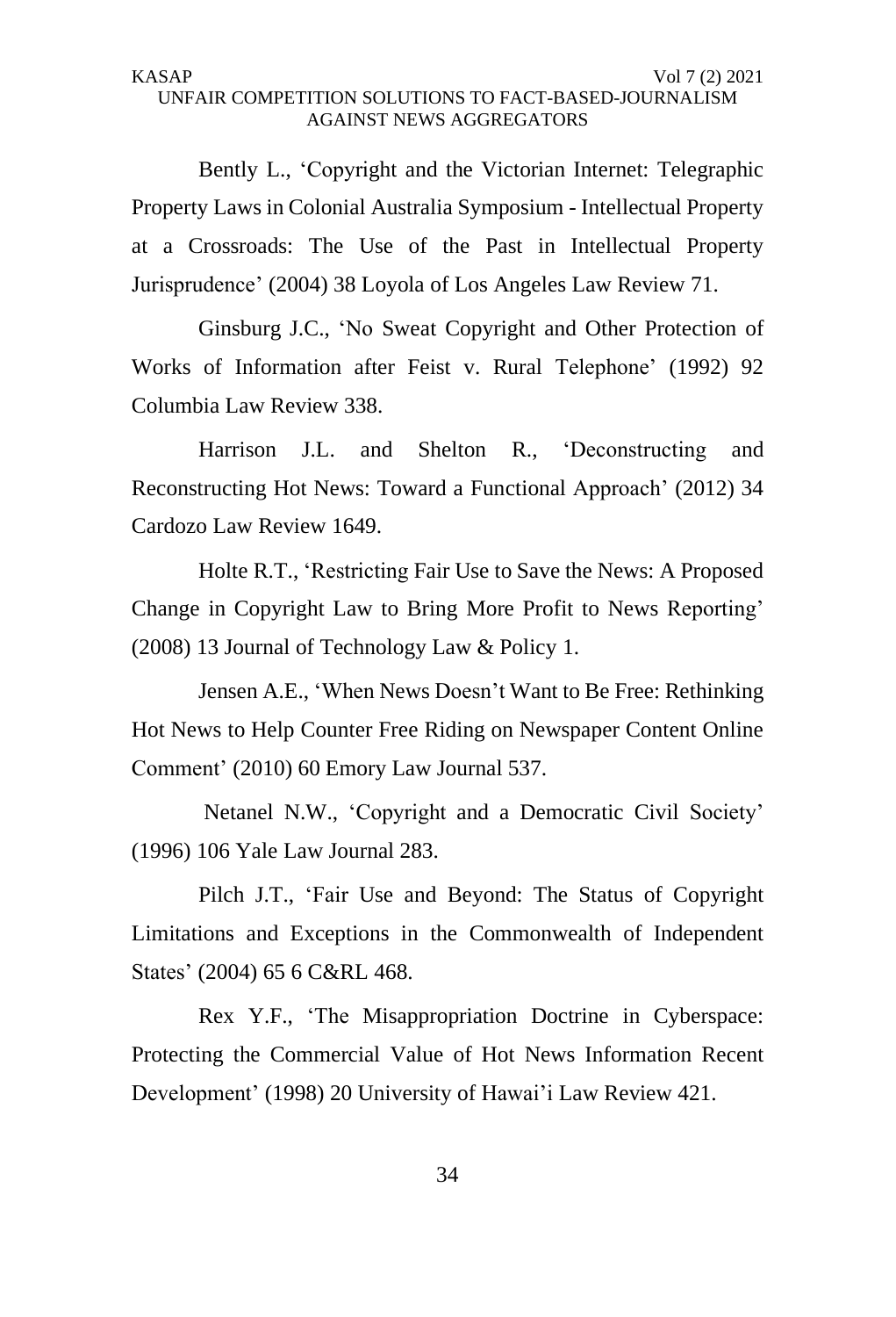

Schmidt E.P., 'Hot News Misappropriation in the Internet Age Student Note' (2011) 9 Journal on Telecommunications & High Technology Law 313.

Westley B., 'How a Narrow Application of Hot News Misappropriation Can Help Save Journalism Comment' (2010) 60 American University Law Review 691.

Zambrano L., 'Still an Alternative Way to Protect Traditional News: Why Barclays Did Not Kill the Hot News Tort Other Developments in Intellectual Property' (2012) 27 Berkeley Technology Law Journal 957.

# Other Printed Sources

Commission, 'Proposal for a Directive of the European Parliament and of the Council on copyright in the Digital Single Market' 0280 COM (2016) 593 final

House of Representatives Report (H.R.Rep.) 'Copyright Law Revision' No. 94-1476 (1976).

# Online Journals

Isbell K.A., 'The Rise of the News Aggregator: Legal Implications and Best Practices' (2010) Publication No. 2010-10, 1 Berkman Center Research <https://ssrn.com/abstract=1670339> accessed 18 December 2017.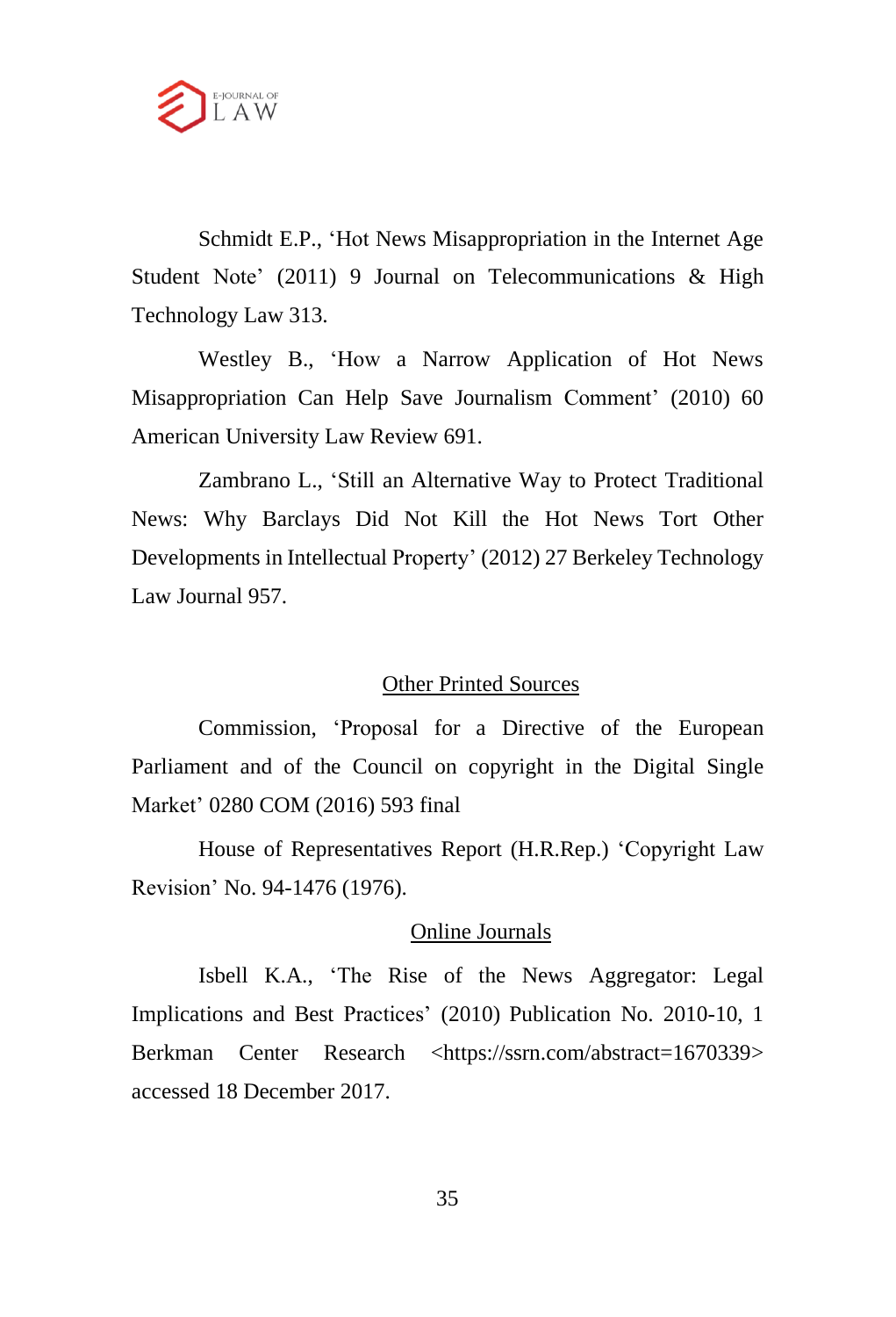Ricketson S. & Ginsburg J.C. 'Intellectual Property in News? Why Not?' (2016) Columbia Public Law Research Paper No.14-511, 2 <https://papers.ssrn.com/sol3/papers.cfm?abstract\_id=2773797> accessed 18 December 2017.

Wauters R., 'Report: 44% Of Google Newspapers Scan Headlines, Don't Click Through' (*TechCrunch*, 19 January 2010) <https://techcrunch.com/2010/01/19/outsell-google-news/> accessed 13 December 2017.

### Website and Blogs

*——* Federal Trade Commission (FTC), 'Extra! Extra! FTC Announces Workshop: Can News Media Survive the Internet Age? Competition, Consumer Protection, and First Amendment Perspectives' (*FTC*, 19 May 2009) <https://www.ftc.gov/newsevents/press-releases/2009/05/extra-extra-ftc-announces-workshopcan-news-media-survive> accessed 18 December 2017.

*——* Federal Trade Commission (FTC), 'Federal Trade Commission Staff Discussion Draft: Potential Policy Recommendations to Support the Reinvention of Journalism (2010) 6 <https://www.ftc.gov/sites/default/files/documents/public\_events/how -will-journalism-survive-internet-age/new-staff-discussion.pdf> accessed 18 December 2017.

*——* Google Inc., 'Comments on Federal Trade Commission's News Media Workshop and Staff Discussion Draft on "Potential Policy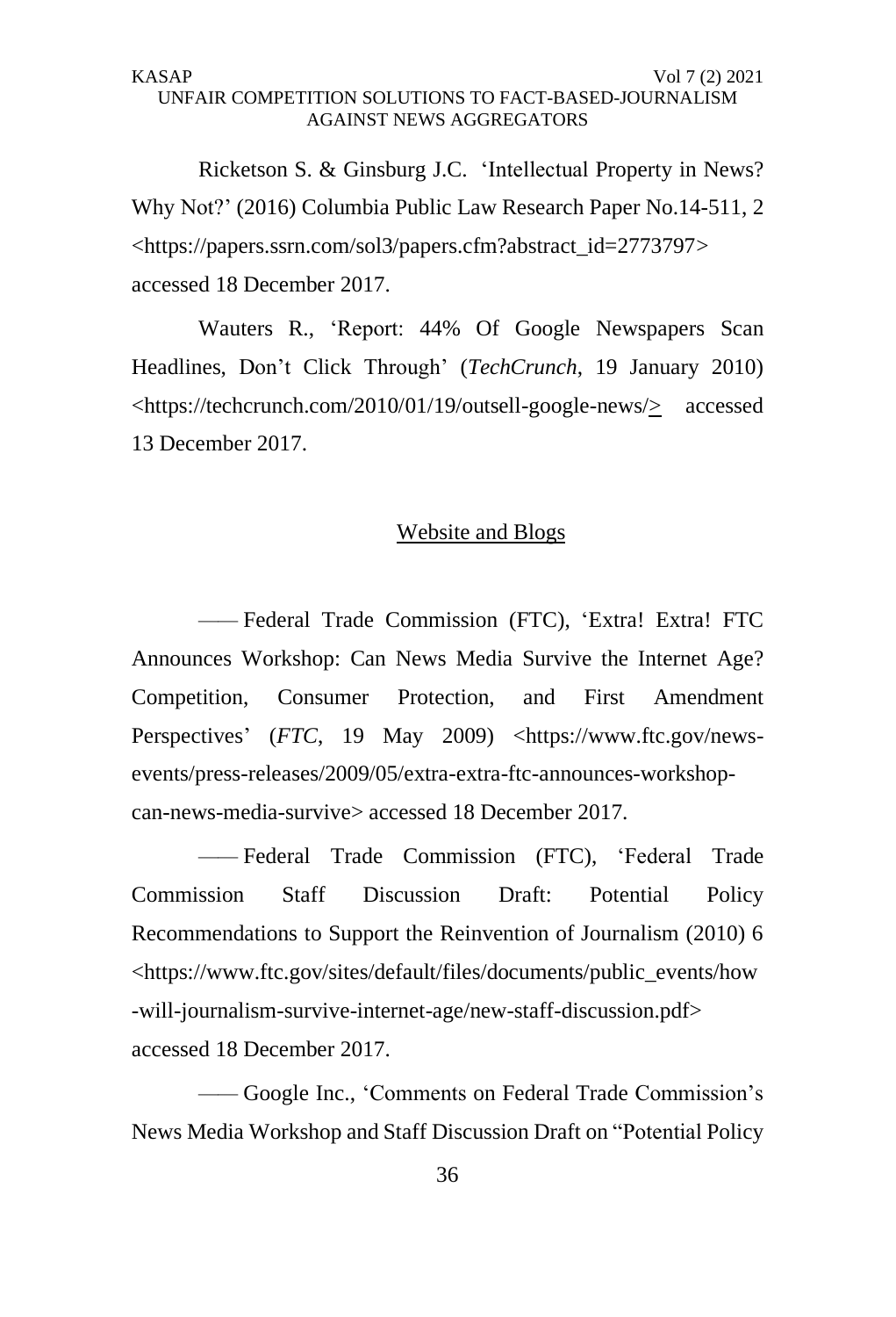

Recommendations to Support the Reinvention of Journalism" (2010) 17

<https://www.ftc.gov/sites/default/files/documents/public\_comments/ 2010/07/544505-05218-55014.pdf> accessed 20 November 2017.

Barthel M., 'Newspapers Fact Sheet' (*Pew Research Center's* Journalism&Media, 1 June 2017) <http://www.journalism.org/factsheet/newspapers/ $\geq$  accessed 18 December 2017.

Carr D., 'Ezra Kelin Is Joining Vox Media as Web Journalism Asserts Itself' (*The New York Times*, 26 January 2014) <https://www.nytimes.com/2014/01/27/business/media/ezra-kleinjoining-vox-media-as-web-journalism-asserts-itself.html> accessed 18 December 2017.

Edkins B., 'The New York Times Is Not 'Failing' Announces Strong 2Q Profits And 2.3M Digital Subscribers' (Forbes, 2017) <https://www.forbes.com/sites/brettedkins/2017/07/27/the-new-yorktimes-is-not-failing-announces-strong-2q-profits-and-2-3m-digitalsubscribers/#57cc228a3869> accessed 18 December 2017(New York Times' digital subscriptions doubled in 2015-16.)

Karnitschnig M. and Spillane C. 'Plant to Make Google Pay for News Hits Rocks' *Politico* (Belgium, 15 February 2017) <https://www.politico.eu/article/plan-to-make-google-pay-for-newshits-rocks-copyright-reform-european-commission/> accessed 18 December 2017.